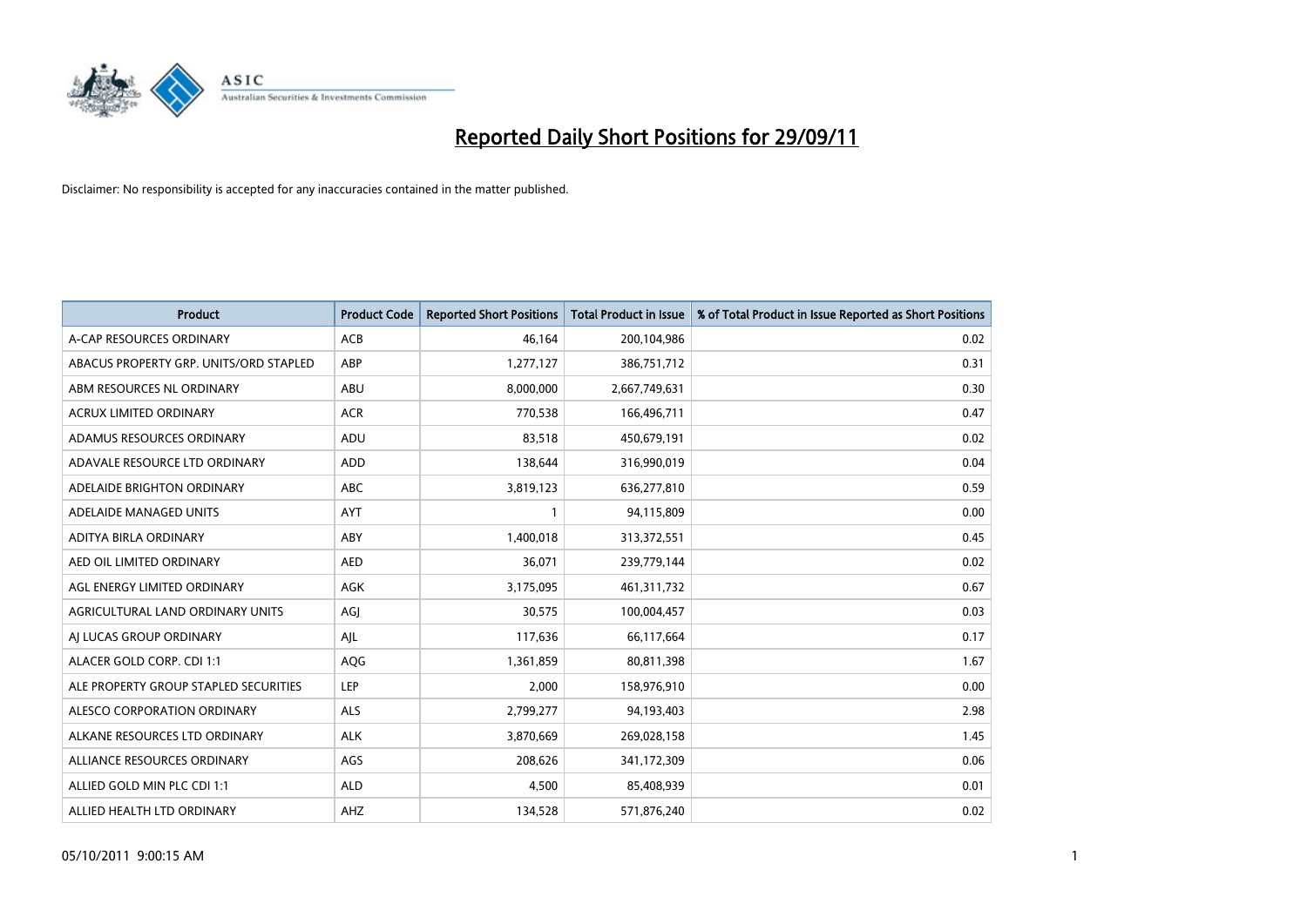

| <b>Product</b>                          | <b>Product Code</b> | <b>Reported Short Positions</b> | <b>Total Product in Issue</b> | % of Total Product in Issue Reported as Short Positions |
|-----------------------------------------|---------------------|---------------------------------|-------------------------------|---------------------------------------------------------|
| ALTONA MINING LTD ORDINARY              | <b>AOH</b>          | 561,511                         | 518,687,704                   | 0.11                                                    |
| ALUMINA LIMITED ORDINARY                | <b>AWC</b>          | 35,759,216                      | 2,440,196,187                 | 1.47                                                    |
| AMADEUS ENERGY ORDINARY                 | AMU                 | 454,000                         | 284,647,851                   | 0.16                                                    |
| AMALGAMATED HOLDINGS ORDINARY           | AHD                 | 2,507                           | 157,472,748                   | 0.00                                                    |
| AMCOM TELECOMM, ORDINARY                | <b>AMM</b>          |                                 | 238,954,789                   | 0.00                                                    |
| AMCOR LIMITED ORDINARY                  | <b>AMC</b>          | 3,478,763                       | 1,227,572,318                 | 0.29                                                    |
| AMP LIMITED ORDINARY                    | AMP                 | 15,707,056                      | 2,811,693,913                 | 0.53                                                    |
| AMPELLA MINING ORDINARY                 | AMX                 | 1,022,640                       | 204,985,108                   | 0.51                                                    |
| ANSELL LIMITED ORDINARY                 | <b>ANN</b>          | 2,505,859                       | 133,055,140                   | 1.87                                                    |
| ANZ BANKING GRP LTD ORDINARY            | ANZ                 | 10,783,075                      | 2,629,033,329                 | 0.40                                                    |
| APA GROUP STAPLED SECURITIES            | <b>APA</b>          | 6,273,583                       | 639,334,625                   | 0.97                                                    |
| APEX MINERALS NL ORDINARY               | <b>AXM</b>          | 885.146                         | 5,550,243,713                 | 0.02                                                    |
| APN EUROPEAN RETAIL UNITS STAPLED SEC.  | <b>AEZ</b>          | 11,832                          | 544,910,660                   | 0.00                                                    |
| APN NEWS & MEDIA ORDINARY               | <b>APN</b>          | 29,926,524                      | 618,568,292                   | 4.82                                                    |
| AQUARIUS PLATINUM. ORDINARY             | <b>AOP</b>          | 5,179,915                       | 470,167,206                   | 1.11                                                    |
| AQUILA RESOURCES ORDINARY               | <b>AQA</b>          | 6,015,181                       | 374,368,499                   | 1.60                                                    |
| ARAFURA RESOURCE LTD ORDINARY           | <b>ARU</b>          | 8,068,825                       | 367,980,342                   | 2.18                                                    |
| ARB CORPORATION ORDINARY                | <b>ARP</b>          | 24,265                          | 72,481,302                    | 0.02                                                    |
| ARDENT LEISURE GROUP STAPLED SECURITIES | AAD                 | 941,550                         | 324, 167, 221                 | 0.29                                                    |
| ARISTOCRAT LEISURE ORDINARY             | <b>ALL</b>          | 27,574,804                      | 536,480,307                   | 5.14                                                    |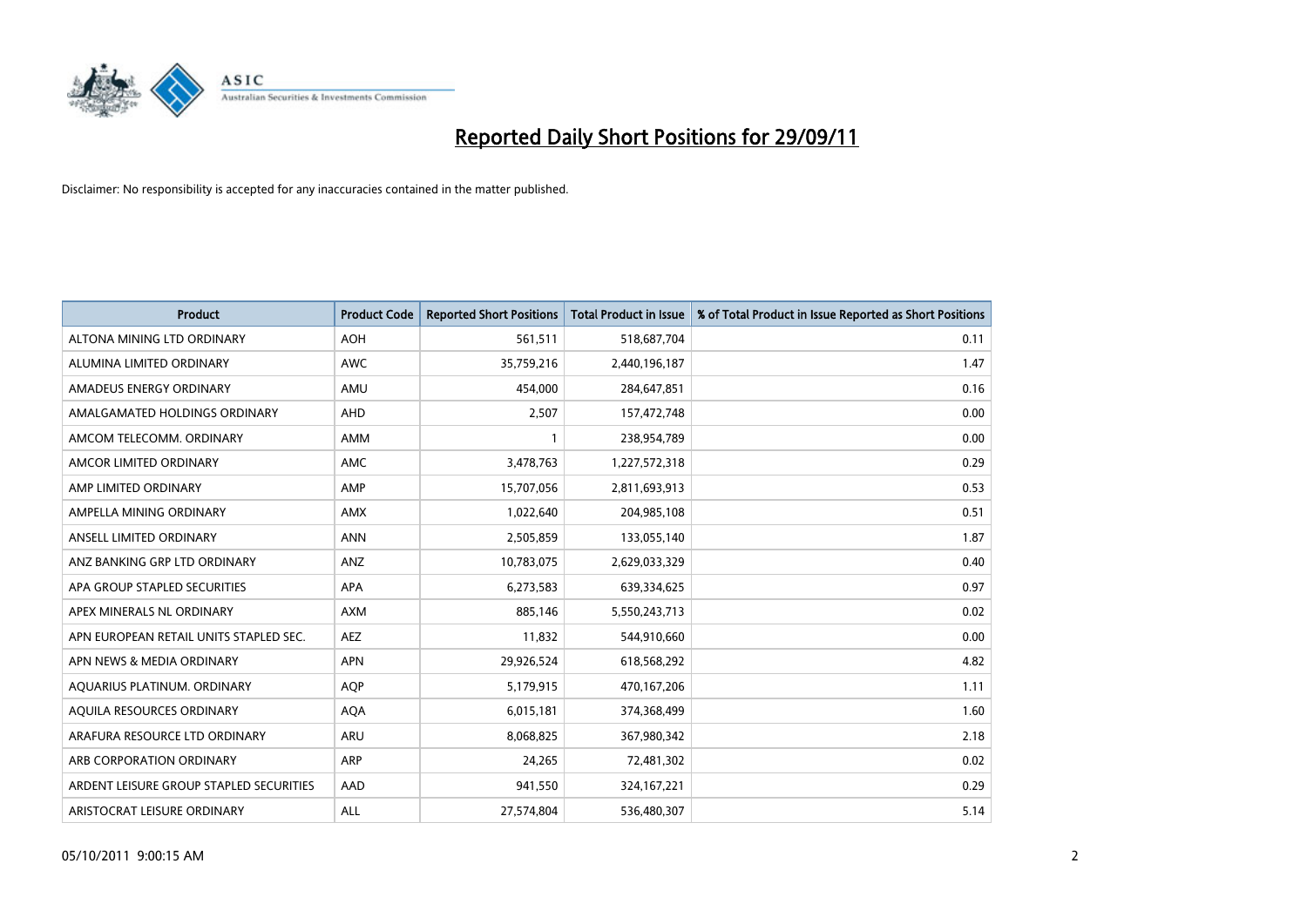

| <b>Product</b>                          | <b>Product Code</b> | <b>Reported Short Positions</b> | <b>Total Product in Issue</b> | % of Total Product in Issue Reported as Short Positions |
|-----------------------------------------|---------------------|---------------------------------|-------------------------------|---------------------------------------------------------|
| <b>ASCIANO LIMITED ORDINARY</b>         | <b>AIO</b>          | 15,105,771                      | 2,926,103,883                 | 0.51                                                    |
| ASG GROUP LIMITED ORDINARY              | <b>ASZ</b>          | 266,320                         | 169,117,796                   | 0.16                                                    |
| ASPEN GROUP ORD/UNITS STAPLED           | APZ                 | 1,056,548                       | 584,985,037                   | 0.18                                                    |
| ASPIRE MINING LTD ORDINARY              | <b>AKM</b>          | 3,269,475                       | 540,594,556                   | 0.59                                                    |
| <b>ASTON RES LTD ORDINARY</b>           | <b>AZT</b>          | 1,807,650                       | 204,527,604                   | 0.88                                                    |
| ASTRO JAP PROP GROUP STAPLED SECURITIES | AIA                 | 35,515                          | 58,445,002                    | 0.06                                                    |
| ASX LIMITED ORDINARY                    | <b>ASX</b>          | 2,476,834                       | 175,136,729                   | 1.41                                                    |
| ATLANTIC LIMITED ORDINARY               | ATI                 | 51,573                          | 114,273,650                   | 0.05                                                    |
| ATLAS IRON LIMITED ORDINARY             | <b>AGO</b>          | 7,550,920                       | 885,934,095                   | 0.85                                                    |
| <b>AURORA OIL &amp; GAS ORDINARY</b>    | <b>AUT</b>          | 9,252,589                       | 411,155,343                   | 2.23                                                    |
| AUSDRILL LIMITED ORDINARY               | ASL                 | 118,670                         | 301,685,848                   | 0.03                                                    |
| <b>AUSENCO LIMITED ORDINARY</b>         | AAX                 | 1,419,836                       | 123,258,843                   | 1.15                                                    |
| AUSGOLD LIMITED ORDINARY                | <b>AUC</b>          | 201,470                         | 85,093,812                    | 0.24                                                    |
| <b>AUSTAL LIMITED ORDINARY</b>          | ASB                 | 488,989                         | 188,069,638                   | 0.25                                                    |
| <b>AUSTAR UNITED ORDINARY</b>           | <b>AUN</b>          | 1,565,641                       | 1,271,505,737                 | 0.11                                                    |
| AUSTBROKERS HOLDINGS ORDINARY           | <b>AUB</b>          | 2                               | 55,419,436                    | 0.00                                                    |
| AUSTIN ENGINEERING ORDINARY             | ANG                 | 54,389                          | 72,014,403                    | 0.07                                                    |
| <b>AUSTRALAND ASSETS ASSETS</b>         | AAZPB               | 1,168                           | 2,750,000                     | 0.04                                                    |
| AUSTRALAND PROPERTY STAPLED SECURITY    | <b>ALZ</b>          | 699,240                         | 576,846,597                   | 0.13                                                    |
| AUSTRALIAN AGRICULT. ORDINARY           | AAC                 | 947,098                         | 312,892,824                   | 0.29                                                    |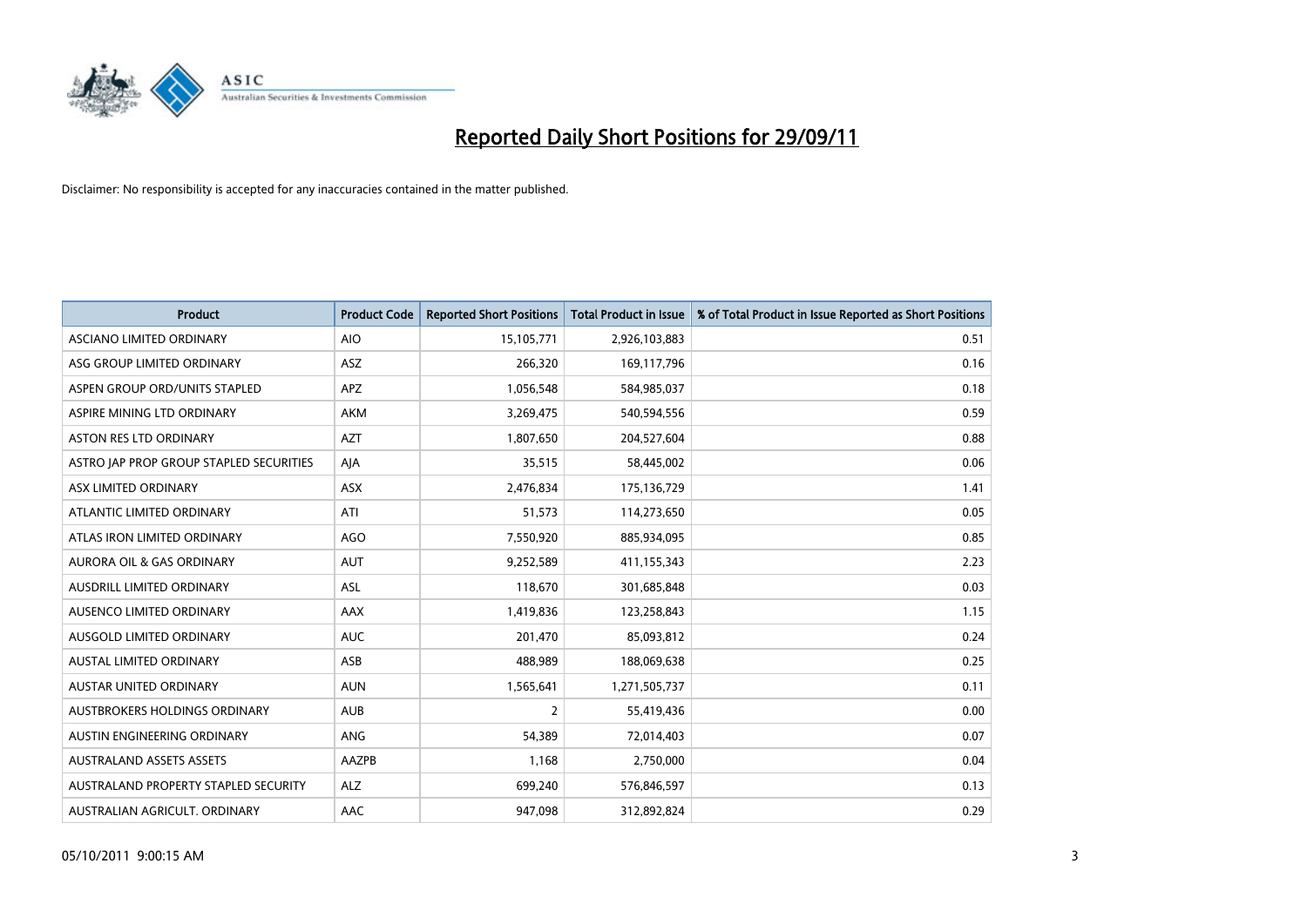

| <b>Product</b>                       | <b>Product Code</b> | <b>Reported Short Positions</b> | <b>Total Product in Issue</b> | % of Total Product in Issue Reported as Short Positions |
|--------------------------------------|---------------------|---------------------------------|-------------------------------|---------------------------------------------------------|
| <b>AUSTRALIAN EDUCATION UNITS</b>    | <b>AEU</b>          | 625,000                         | 175,465,397                   | 0.36                                                    |
| AUSTRALIAN INFRASTR. UNITS/ORDINARY  | <b>AIX</b>          | 9,456,800                       | 620,733,944                   | 1.51                                                    |
| <b>AUSTRALIAN MINES LTD ORDINARY</b> | <b>AUZ</b>          | 1,400,000                       | 636,910,317                   | 0.22                                                    |
| AUSTRALIAN PHARM. ORDINARY           | API                 | 493,828                         | 488,115,883                   | 0.10                                                    |
| <b>AUTOMOTIVE HOLDINGS ORDINARY</b>  | AHE                 | 2,698                           | 260,579,682                   | 0.00                                                    |
| AVANCO RESOURCES LTD ORDINARY        | AVB                 | 1,130,527                       | 792,184,822                   | 0.14                                                    |
| AVEXA LIMITED ORDINARY               | <b>AVX</b>          | 243,657                         | 847,688,779                   | 0.03                                                    |
| AVIENNINGS LIMITED ORDINARY          | <b>AVI</b>          | 389,850                         | 274,588,694                   | 0.14                                                    |
| AWE LIMITED ORDINARY                 | <b>AWE</b>          | 2,426,562                       | 521,871,941                   | 0.46                                                    |
| AZUMAH RESOURCES ORDINARY            | <b>AZM</b>          | 387,101                         | 282,020,356                   | 0.14                                                    |
| BANDANNA ENERGY ORDINARY             | <b>BND</b>          | 678,022                         | 528,081,199                   | 0.12                                                    |
| BANK OF QUEENSLAND. ORDINARY         | <b>BOO</b>          | 10,863,201                      | 225,369,547                   | 4.81                                                    |
| <b>BASE RES LIMITED ORDINARY</b>     | <b>BSE</b>          | 730,686                         | 460,440,029                   | 0.16                                                    |
| BATHURST RESOURCES ORDINARY          | <b>BTU</b>          | 10,724,498                      | 688,247,997                   | 1.55                                                    |
| <b>BAUXITE RESOURCE LTD ORDINARY</b> | <b>BAU</b>          | 121,797                         | 235,379,896                   | 0.06                                                    |
| BC IRON LIMITED ORDINARY             | <b>BCI</b>          | 224,353                         | 94,881,000                    | 0.24                                                    |
| BEACH ENERGY LIMITED ORDINARY        | <b>BPT</b>          | 2,580,092                       | 1,103,127,711                 | 0.21                                                    |
| BEADELL RESOURCE LTD ORDINARY        | <b>BDR</b>          | 2,229,853                       | 657,906,946                   | 0.33                                                    |
| BENDIGO AND ADELAIDE ORDINARY        | <b>BEN</b>          | 6,545,453                       | 360,412,014                   | 1.81                                                    |
| BERKELEY RESOURCES ORDINARY          | <b>BKY</b>          | 676,733                         | 174,298,273                   | 0.38                                                    |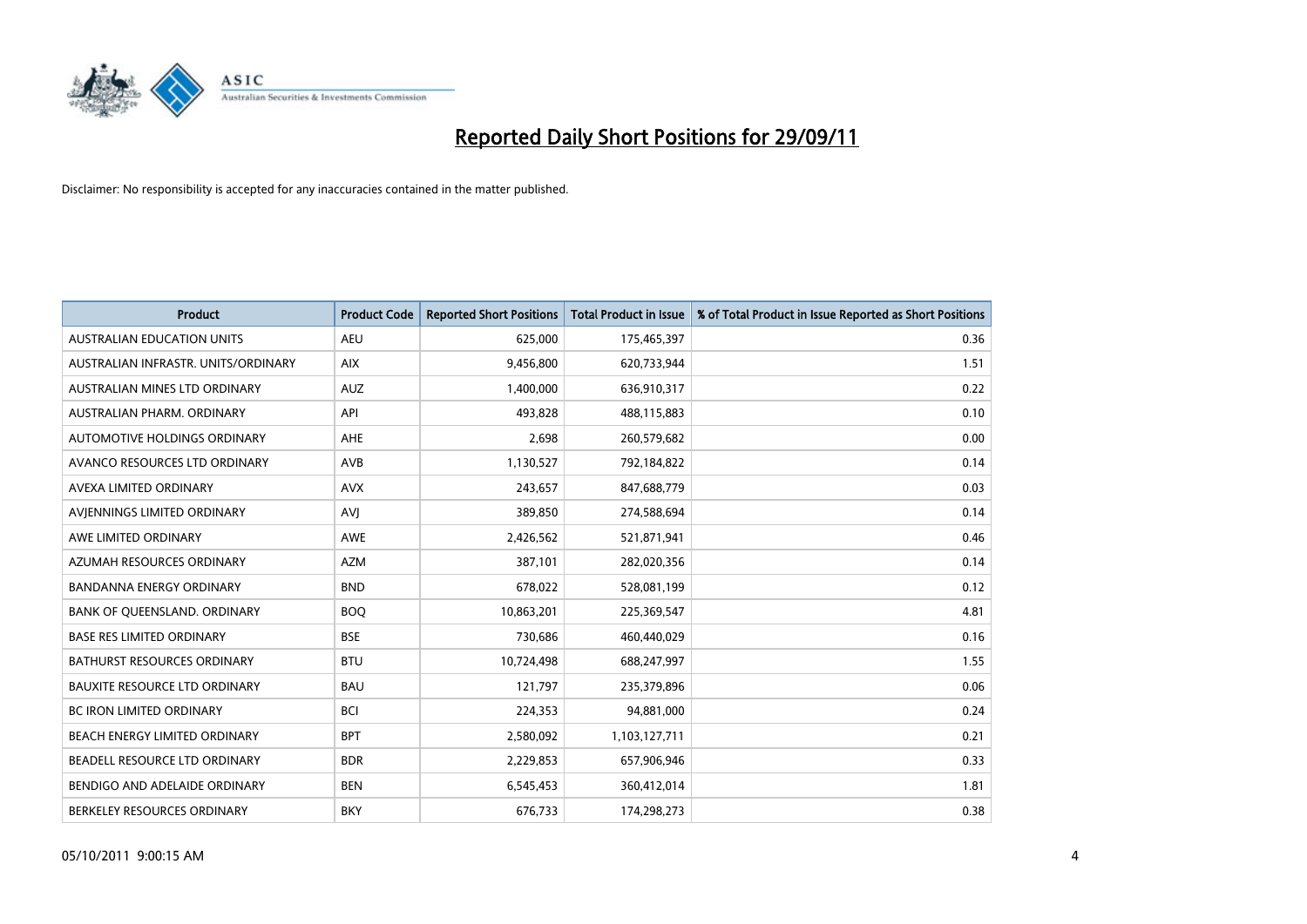

| <b>Product</b>                       | <b>Product Code</b> | <b>Reported Short Positions</b> | <b>Total Product in Issue</b> | % of Total Product in Issue Reported as Short Positions |
|--------------------------------------|---------------------|---------------------------------|-------------------------------|---------------------------------------------------------|
| BETASHARES ASX RES ETF UNITS         | <b>ORE</b>          | 118,220                         | 4,519,665                     | 2.62                                                    |
| <b>BHP BILLITON LIMITED ORDINARY</b> | <b>BHP</b>          | 37,178,104                      | 3,211,496,105                 | 1.12                                                    |
| <b>BILLABONG ORDINARY</b>            | <b>BBG</b>          | 22,268,600                      | 255,102,103                   | 8.76                                                    |
| <b>BIOTA HOLDINGS ORDINARY</b>       | <b>BTA</b>          | 2,004,479                       | 181,703,711                   | 1.10                                                    |
| <b>BISALLOY STEEL ORDINARY</b>       | <b>BIS</b>          | 84,480                          | 216,455,965                   | 0.04                                                    |
| BKI INVESTMENT LTD ORDINARY          | BKI                 | 508                             | 425,549,573                   | 0.00                                                    |
| <b>BLACKTHORN RESOURCES ORDINARY</b> | <b>BTR</b>          | 35,848                          | 122,918,000                   | 0.03                                                    |
| <b>BLUESCOPE STEEL LTD ORDINARY</b>  | <b>BSL</b>          | 77,791,152                      | 1,849,170,356                 | 4.19                                                    |
| <b>BOART LONGYEAR ORDINARY</b>       | <b>BLY</b>          | 7,242,959                       | 461, 163, 412                 | 1.57                                                    |
| <b>BOOM LOGISTICS ORDINARY</b>       | <b>BOL</b>          | 355,842                         | 465,011,147                   | 0.07                                                    |
| BORAL LIMITED, ORDINARY              | <b>BLD</b>          | 42,653,228                      | 744,729,957                   | 5.72                                                    |
| BOTSWANA METALS LTD ORDINARY         | <b>BML</b>          | 7,000                           | 143,717,013                   | 0.00                                                    |
| <b>BOW ENERGY LIMITED ORDINARY</b>   | <b>BOW</b>          | 3,131,266                       | 351,683,973                   | 0.89                                                    |
| <b>BRADKEN LIMITED ORDINARY</b>      | <b>BKN</b>          | 2,595,646                       | 166,448,631                   | 1.55                                                    |
| <b>BRAMBLES LIMITED ORDINARY</b>     | <b>BXB</b>          | 14,843,492                      | 1,480,246,005                 | 0.97                                                    |
| <b>BREVILLE GROUP LTD ORDINARY</b>   | <b>BRG</b>          | 3,150                           | 130,095,322                   | 0.00                                                    |
| <b>BRICKWORKS LIMITED ORDINARY</b>   | <b>BKW</b>          | 91,192                          | 147,567,333                   | 0.06                                                    |
| <b>BROCKMAN RESOURCES ORDINARY</b>   | <b>BRM</b>          | 73,320                          | 144,803,151                   | 0.04                                                    |
| BT INVESTMENT MNGMNT ORDINARY        | <b>BTT</b>          | 1,536,017                       | 267,906,977                   | 0.57                                                    |
| <b>BURU ENERGY ORDINARY</b>          | <b>BRU</b>          | 4,233,251                       | 210,240,549                   | 2.01                                                    |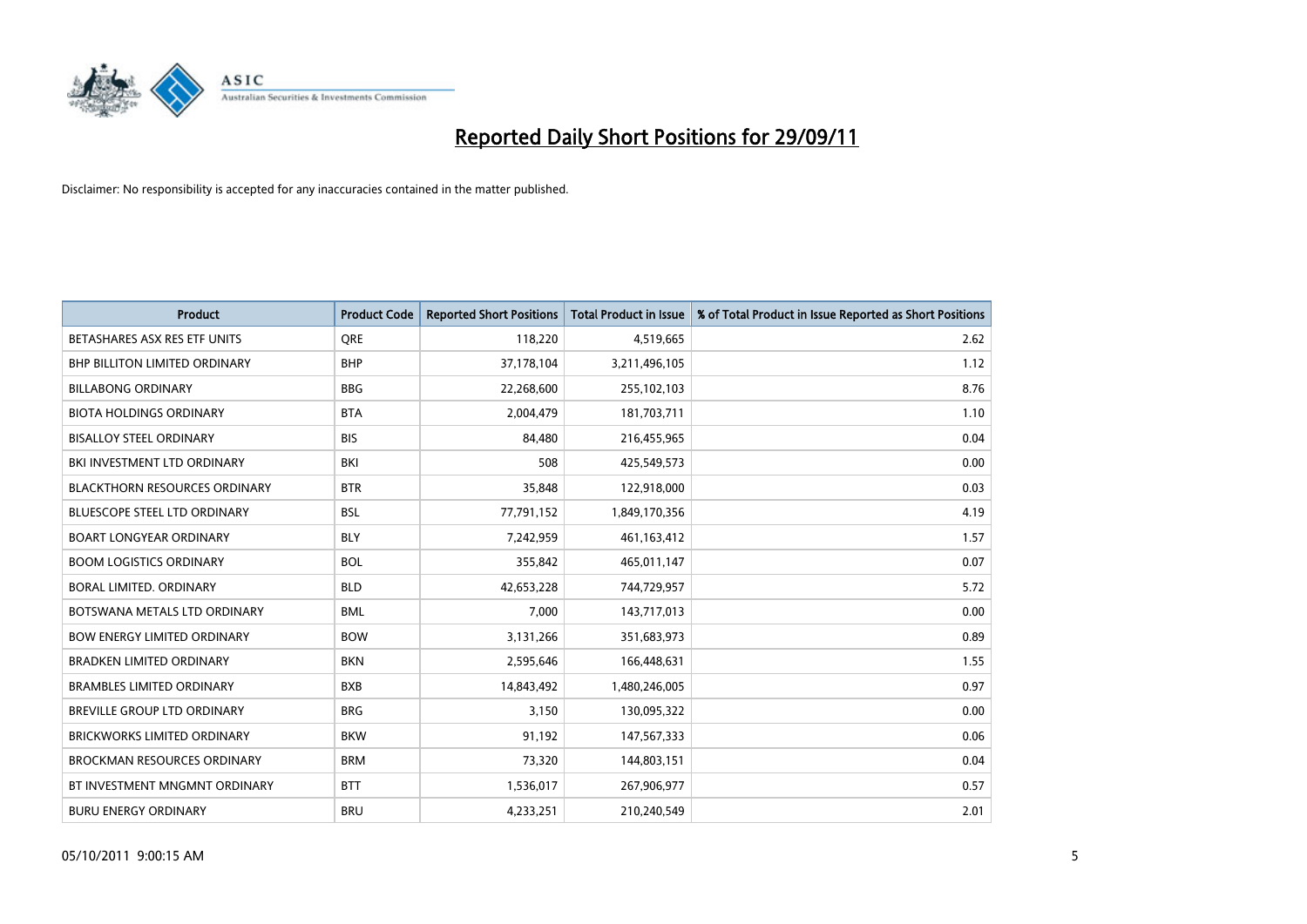

| <b>Product</b>                                | <b>Product Code</b> | <b>Reported Short Positions</b> | <b>Total Product in Issue</b> | % of Total Product in Issue Reported as Short Positions |
|-----------------------------------------------|---------------------|---------------------------------|-------------------------------|---------------------------------------------------------|
| <b>BWP TRUST ORDINARY UNITS</b>               | <b>BWP</b>          | 633,542                         | 520,012,793                   | 0.10                                                    |
| CABCHARGE AUSTRALIA ORDINARY                  | CAB                 | 716,534                         | 120,437,014                   | 0.59                                                    |
| <b>CALTEX AUSTRALIA ORDINARY</b>              | <b>CTX</b>          | 6,463,597                       | 270,000,000                   | 2.38                                                    |
| CAMPBELL BROTHERS ORDINARY                    | <b>CPB</b>          | 67,030                          | 67,503,411                    | 0.10                                                    |
| CAPE LAMBERT RES LTD ORDINARY                 | <b>CFE</b>          | 1,087,016                       | 652,171,792                   | 0.16                                                    |
| CARABELLA RES LTD ORDINARY                    | <b>CLR</b>          | 164,514                         | 98,631,537                    | 0.16                                                    |
| <b>CARBON ENERGY ORDINARY</b>                 | <b>CNX</b>          | 928.744                         | 698,517,858                   | 0.13                                                    |
| <b>CARDNO LIMITED ORDINARY</b>                | CDD                 | 10,380                          | 109,988,824                   | 0.01                                                    |
| CARNARVON PETROLEUM ORDINARY                  | <b>CVN</b>          | 2,875,726                       | 690,320,634                   | 0.41                                                    |
| <b>CARNEGIE WAVE ENERGY ORDINARY</b>          | <b>CWE</b>          | 83,000                          | 901,487,627                   | 0.01                                                    |
| CARPATHIAN RESOURCES ORDINARY                 | <b>CPN</b>          | 75,000                          | 265,533,501                   | 0.03                                                    |
| CARPENTARIA EXP. LTD ORDINARY                 | CAP                 | 9.777                           | 98,741,301                    | 0.01                                                    |
| CARSALES.COM LTD ORDINARY                     | <b>CRZ</b>          | 16,105,640                      | 234,145,722                   | 6.85                                                    |
| <b>CASH CONVERTERS ORDINARY</b>               | CCV                 | 179,710                         | 379,761,025                   | 0.04                                                    |
| <b>CASPIAN OIL &amp; GAS ORDINARY</b>         | <b>CIG</b>          | 50,000                          | 1,331,500,513                 | 0.00                                                    |
| CATALPA RESOURCES ORDINARY                    | CAH                 | 1,708,558                       | 178,299,049                   | 0.95                                                    |
| <b>CELLNET GROUP ORDINARY</b>                 | <b>CLT</b>          | 1,342                           | 61,232,953                    | 0.00                                                    |
| CENTRAL PETROLEUM ORDINARY                    | <b>CTP</b>          | 11,455                          | 1,073,304,842                 | 0.00                                                    |
| <b>CENTRO PROPERTIES UNITS/ORD STAPLED</b>    | <b>CNP</b>          | 29,264                          | 972,414,514                   | 0.00                                                    |
| <b>CENTRO RETAIL GROUP STAPLED SECURITIES</b> | <b>CER</b>          | 868,151                         | 2,286,399,424                 | 0.03                                                    |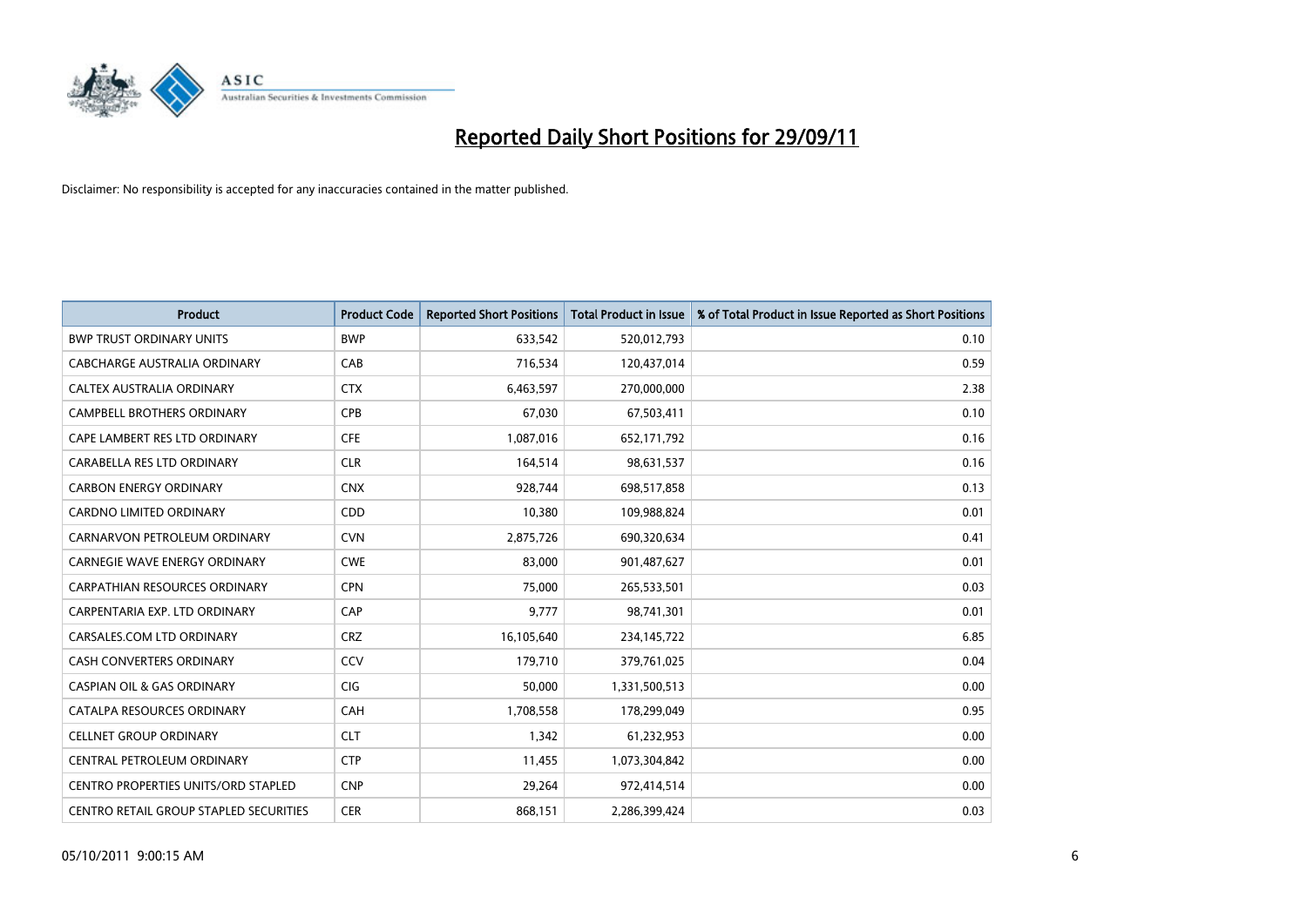

| <b>Product</b>                           | <b>Product Code</b> | <b>Reported Short Positions</b> | <b>Total Product in Issue</b> | % of Total Product in Issue Reported as Short Positions |
|------------------------------------------|---------------------|---------------------------------|-------------------------------|---------------------------------------------------------|
| <b>CERAMIC FUEL CELLS ORDINARY</b>       | <b>CFU</b>          | 709,938                         | 1,201,353,566                 | 0.06                                                    |
| CERRO RESOURCES NL ORDINARY              | <b>CIO</b>          | 50,000                          | 748,268,606                   | 0.01                                                    |
| <b>CFS RETAIL PROPERTY UNITS</b>         | <b>CFX</b>          | 58,961,791                      | 2,839,591,911                 | 2.05                                                    |
| CHALICE GOLD MINES ORDINARY              | <b>CHN</b>          | 200                             | 250,030,886                   | 0.00                                                    |
| CHALLENGER DIV.PRO. STAPLED UNITS        | <b>CDI</b>          | 101,405                         | 898,159,765                   | 0.01                                                    |
| <b>CHALLENGER INFRAST. STAPLED UNITS</b> | <b>CIF</b>          | 33,845                          | 316,223,785                   | 0.01                                                    |
| <b>CHALLENGER LIMITED ORDINARY</b>       | <b>CGF</b>          | 50,654,107                      | 493,707,490                   | 10.24                                                   |
| CHANDLER MACLEOD LTD ORDINARY            | <b>CMG</b>          | 11,970                          | 466,466,720                   | 0.00                                                    |
| CHARTER HALL GROUP STAPLED US PROHIBIT.  | <b>CHC</b>          | 787,827                         | 308,040,283                   | 0.25                                                    |
| <b>CHARTER HALL OFFICE UNIT</b>          | CQ <sub>O</sub>     | 4,802,705                       | 493,319,730                   | 0.96                                                    |
| <b>CHARTER HALL RETAIL UNITS</b>         | <b>CQR</b>          | 1,596,551                       | 299,628,571                   | 0.52                                                    |
| CITIGOLD CORP LTD ORDINARY               | <b>CTO</b>          | 2,059,217                       | 1,105,078,301                 | 0.18                                                    |
| <b>CLARIUS GRP LTD ORDINARY</b>          | <b>CND</b>          | 1,780                           | 88, 161, 315                  | 0.00                                                    |
| CLINUVEL PHARMACEUT, ORDINARY            | <b>CUV</b>          | 4,127                           | 30,394,206                    | 0.01                                                    |
| <b>CLOUGH LIMITED ORDINARY</b>           | <b>CLO</b>          | 542,408                         | 769,821,269                   | 0.08                                                    |
| CO2 GROUP LIMITED ORDINARY               | COZ                 | 488,500                         | 280,309,888                   | 0.17                                                    |
| <b>COAL &amp; ALLIED ORDINARY</b>        | <b>CNA</b>          | 3,873                           | 86,584,735                    | 0.00                                                    |
| COAL OF AFRICA LTD ORDINARY              | <b>CZA</b>          | 361,532                         | 531,639,661                   | 0.07                                                    |
| <b>COALSPUR MINES LTD ORDINARY</b>       | <b>CPL</b>          | 1,052,470                       | 579,768,744                   | 0.17                                                    |
| COCA-COLA AMATIL ORDINARY                | <b>CCL</b>          | 5,062,306                       | 758,281,096                   | 0.63                                                    |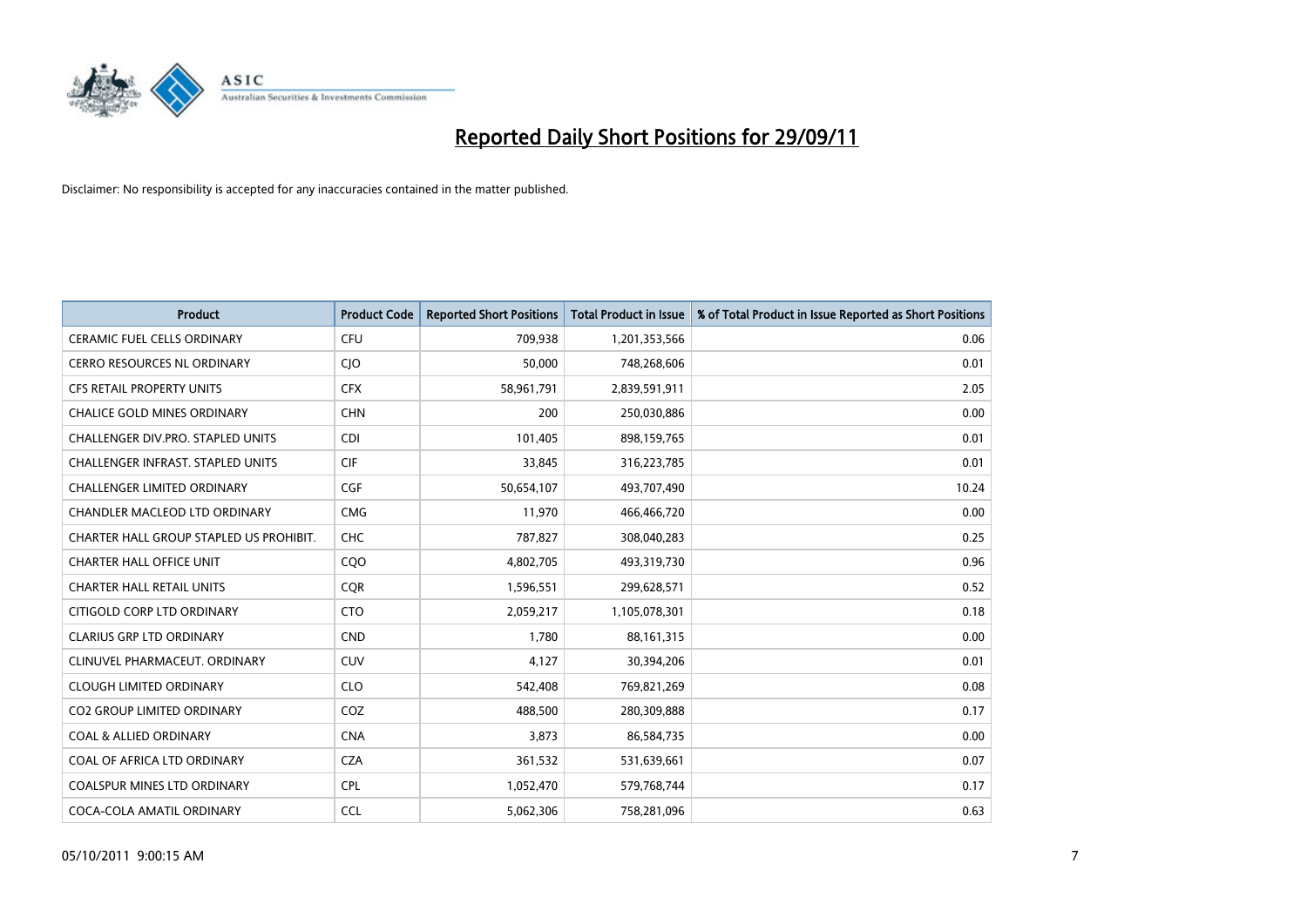

| <b>Product</b>                          | <b>Product Code</b> | <b>Reported Short Positions</b> | <b>Total Product in Issue</b> | % of Total Product in Issue Reported as Short Positions |
|-----------------------------------------|---------------------|---------------------------------|-------------------------------|---------------------------------------------------------|
| <b>COCHLEAR LIMITED ORDINARY</b>        | <b>COH</b>          | 2,685,722                       | 56,877,410                    | 4.76                                                    |
| COCKATOO COAL ORDINARY                  | <b>COK</b>          | 6,364,686                       | 1,016,196,908                 | 0.63                                                    |
| <b>CODAN LIMITED ORDINARY</b>           | <b>CDA</b>          | 800                             | 164,145,980                   | 0.00                                                    |
| COFFEY INTERNATIONAL ORDINARY           | <b>COF</b>          | 1,623,470                       | 134,066,081                   | 1.21                                                    |
| <b>COKAL LTD ORDINARY</b>               | <b>CKA</b>          | 824,266                         | 131,550,735                   | 0.62                                                    |
| COMMONWEALTH BANK, ORDINARY             | <b>CBA</b>          | 34,255,915                      | 1,558,713,344                 | 2.14                                                    |
| COMMONWEALTH PROP ORDINARY UNITS        | <b>CPA</b>          | 39,246,009                      | 2,458,123,552                 | 1.60                                                    |
| <b>COMPASS RESOURCES ORDINARY</b>       | <b>CMR</b>          | 160,952                         | 147,402,920                   | 0.11                                                    |
| COMPUTERSHARE LTD ORDINARY              | <b>CPU</b>          | 4,662,473                       | 555,664,059                   | 0.81                                                    |
| <b>CONNECTEAST GROUP STAPLED</b>        | <b>CEU</b>          | 408,310                         | 3,940,145,951                 | 0.01                                                    |
| CONQUEST MINING ORDINARY                | CQT                 | 169,802                         | 583,241,478                   | 0.02                                                    |
| CONSOLIDATED MEDIA, ORDINARY            | <b>CMI</b>          | 1,831,655                       | 561,834,996                   | 0.33                                                    |
| CONTANGO MICROCAP ORDINARY              | <b>CTN</b>          | 7,500                           | 146,423,793                   | 0.01                                                    |
| <b>COOPER ENERGY LTD ORDINARY</b>       | <b>COE</b>          | 89,539                          | 292,576,001                   | 0.03                                                    |
| <b>COPPER STRIKE LTD ORDINARY</b>       | <b>CSE</b>          | 714                             | 129,455,571                   | 0.00                                                    |
| <b>CORDLIFE LIMITED ORDINARY</b>        | CBB                 |                                 | 150,887,354                   | 0.00                                                    |
| <b>COUNT FINANCIAL ORDINARY</b>         | COU                 | 430,282                         | 262,282,684                   | 0.16                                                    |
| <b>CREDIT CORP GROUP ORDINARY</b>       | <b>CCP</b>          | 8,968                           | 45,571,114                    | 0.01                                                    |
| <b>CROMWELL PROP STAPLED SECURITIES</b> | <b>CMW</b>          | 91,003                          | 966,845,859                   | 0.01                                                    |
| <b>CROWN LIMITED ORDINARY</b>           | <b>CWN</b>          | 1,984,096                       | 755,251,983                   | 0.23                                                    |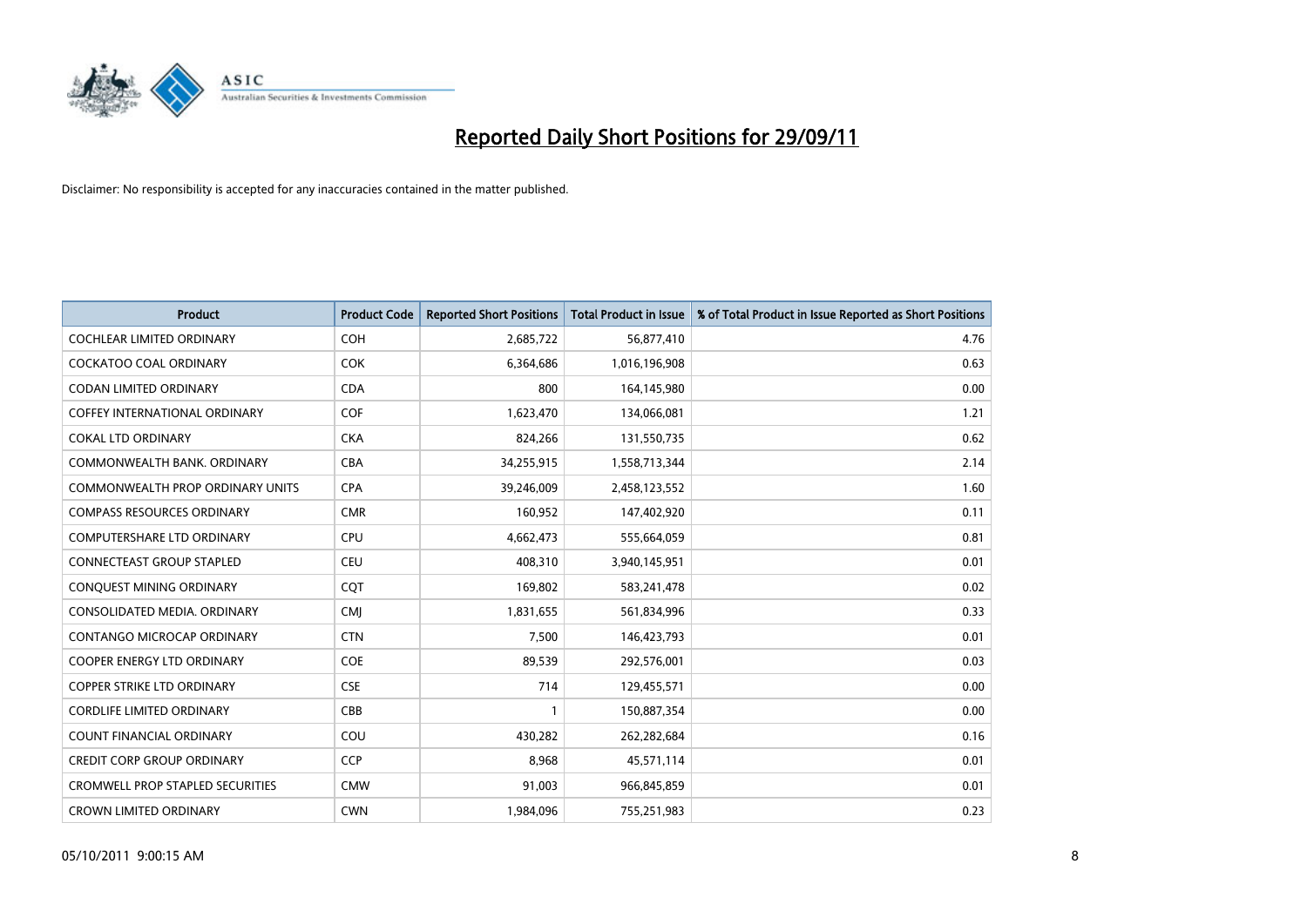

| <b>Product</b>                      | <b>Product Code</b> | <b>Reported Short Positions</b> | <b>Total Product in Issue</b> | % of Total Product in Issue Reported as Short Positions |
|-------------------------------------|---------------------|---------------------------------|-------------------------------|---------------------------------------------------------|
| <b>CSG LIMITED ORDINARY</b>         | CSV                 | 911,934                         | 282,567,499                   | 0.33                                                    |
| <b>CSL LIMITED ORDINARY</b>         | <b>CSL</b>          | 6,225,427                       | 524,996,929                   | 1.15                                                    |
| <b>CSR LIMITED ORDINARY</b>         | <b>CSR</b>          | 24,279,317                      | 506,000,315                   | 4.77                                                    |
| <b>CUDECO LIMITED ORDINARY</b>      | CDU                 | 1,732,682                       | 138,649,865                   | 1.25                                                    |
| <b>CUE ENERGY RESOURCE ORDINARY</b> | <b>CUE</b>          | 68,073                          | 695,153,053                   | 0.01                                                    |
| DART ENERGY LTD ORDINARY            | <b>DTE</b>          | 5,664,977                       | 720,875,002                   | 0.78                                                    |
| DAVID JONES LIMITED ORDINARY        | <b>DIS</b>          | 52,503,050                      | 520,751,395                   | 10.09                                                   |
| DECMIL GROUP LIMITED ORDINARY       | <b>DCG</b>          | 229,178                         | 124,269,568                   | 0.18                                                    |
| DEEP YELLOW LIMITED ORDINARY        | <b>DYL</b>          | 15,876                          | 1,128,506,403                 | 0.00                                                    |
| DEVINE LIMITED ORDINARY             | <b>DVN</b>          | 1,800                           | 634,918,223                   | 0.00                                                    |
| DEXUS PROPERTY GROUP STAPLED UNITS  | <b>DXS</b>          | 14,478,002                      | 4,839,024,176                 | 0.29                                                    |
| DISCOVERY METALS LTD ORDINARY       | <b>DML</b>          | 8,106,075                       | 439,128,231                   | 1.85                                                    |
| DOMINO PIZZA ENTERPR ORDINARY       | <b>DMP</b>          | 283,779                         | 69,024,674                    | 0.41                                                    |
| DOWNER EDI LIMITED ORDINARY         | <b>DOW</b>          | 7,240,990                       | 429,100,296                   | 1.66                                                    |
| DRILLSEARCH ENERGY ORDINARY         | <b>DLS</b>          | 127,674                         | 305,176,742                   | 0.04                                                    |
| DUET GROUP STAPLED US PROHIBIT.     | <b>DUE</b>          | 6,122,127                       | 1,091,628,341                 | 0.55                                                    |
| DULUXGROUP LIMITED ORDINARY         | <b>DLX</b>          | 11,186,814                      | 367,456,259                   | 3.03                                                    |
| EASTERN STAR GAS ORDINARY           | ESG                 | 30,603,176                      | 992,317,041                   | 3.07                                                    |
| ECHO ENTERTAINMENT ORDINARY         | <b>EGP</b>          | 1,328,346                       | 688,019,737                   | 0.19                                                    |
| ELDERS LIMITED ORDINARY             | <b>ELD</b>          | 19,467,388                      | 448,598,480                   | 4.33                                                    |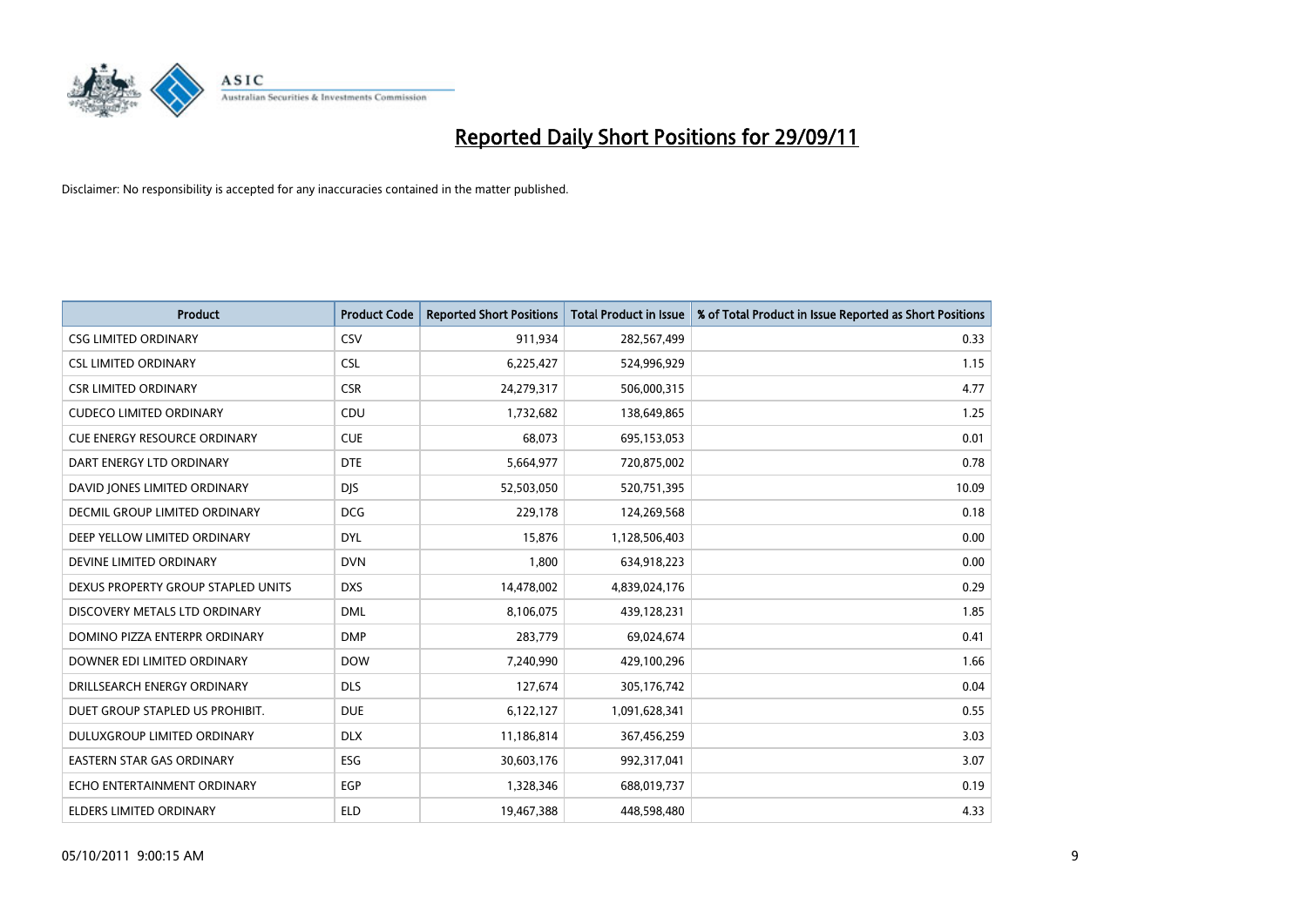

| <b>Product</b>                        | <b>Product Code</b> | <b>Reported Short Positions</b> | <b>Total Product in Issue</b> | % of Total Product in Issue Reported as Short Positions |
|---------------------------------------|---------------------|---------------------------------|-------------------------------|---------------------------------------------------------|
| ELDORADO GOLD CORP CDI 1:1            | EAU                 | 33,336                          | 9,736,395                     | 0.34                                                    |
| ELEMENTAL MINERALS ORDINARY           | <b>ELM</b>          | 349,640                         | 222,281,109                   | 0.15                                                    |
| ELEMENTOS LIMITED ORDINARY            | <b>ELT</b>          | 16                              | 77,068,979                    | 0.00                                                    |
| ELIXIR PETROLEUM LTD ORDINARY         | <b>EXR</b>          | 324,400                         | 188,988,472                   | 0.17                                                    |
| <b>EMECO HOLDINGS ORDINARY</b>        | <b>EHL</b>          | 2,240,115                       | 631,237,586                   | 0.37                                                    |
| <b>ENERGY RESOURCES ORDINARY 'A'</b>  | <b>ERA</b>          | 5,512,933                       | 190,737,934                   | 2.90                                                    |
| ENERGY WORLD CORPOR, ORDINARY         | <b>EWC</b>          | 21,255,520                      | 1,734,166,672                 | 1.22                                                    |
| ENTEK ENERGY LTD ORDINARY             | ETE                 | 489,903                         | 510,657,387                   | 0.10                                                    |
| <b>ENTELLECT LIMITED ORDINARY</b>     | <b>ESN</b>          | 464,050                         | 985,337,932                   | 0.05                                                    |
| <b>ENVESTRA LIMITED ORDINARY</b>      | <b>ENV</b>          | 1,146,181                       | 1,468,560,201                 | 0.06                                                    |
| EXTRACT RESOURCES ORDINARY            | <b>EXT</b>          | 478,471                         | 251,159,163                   | 0.17                                                    |
| FAIRFAX MEDIA LTD ORDINARY            | <b>FXI</b>          | 311,487,621                     | 2,351,955,725                 | 13.24                                                   |
| FANTASTIC HOLDINGS ORDINARY           | <b>FAN</b>          | 1,220                           | 102,739,538                   | 0.00                                                    |
| FAR LTD ORDINARY                      | <b>FAR</b>          | 21,000,000                      | 1,245,401,164                 | 1.69                                                    |
| <b>FERRAUS LIMITED ORDINARY</b>       | <b>FRS</b>          | 370                             | 408,884,504                   | 0.00                                                    |
| FISHER & PAYKEL APP. ORDINARY         | <b>FPA</b>          | 88,298                          | 724,235,162                   | 0.01                                                    |
| FKP PROPERTY GROUP STAPLED SECURITIES | <b>FKP</b>          | 27,531,193                      | 1,185,077,223                 | 2.31                                                    |
| FLEETWOOD CORP ORDINARY               | <b>FWD</b>          | 389,701                         | 58,122,158                    | 0.67                                                    |
| FLETCHER BUILDING ORDINARY            | <b>FBU</b>          | 9,317,782                       | 678,573,570                   | 1.36                                                    |
| FLEXIGROUP LIMITED ORDINARY           | <b>FXL</b>          | 86,746                          | 277,862,586                   | 0.03                                                    |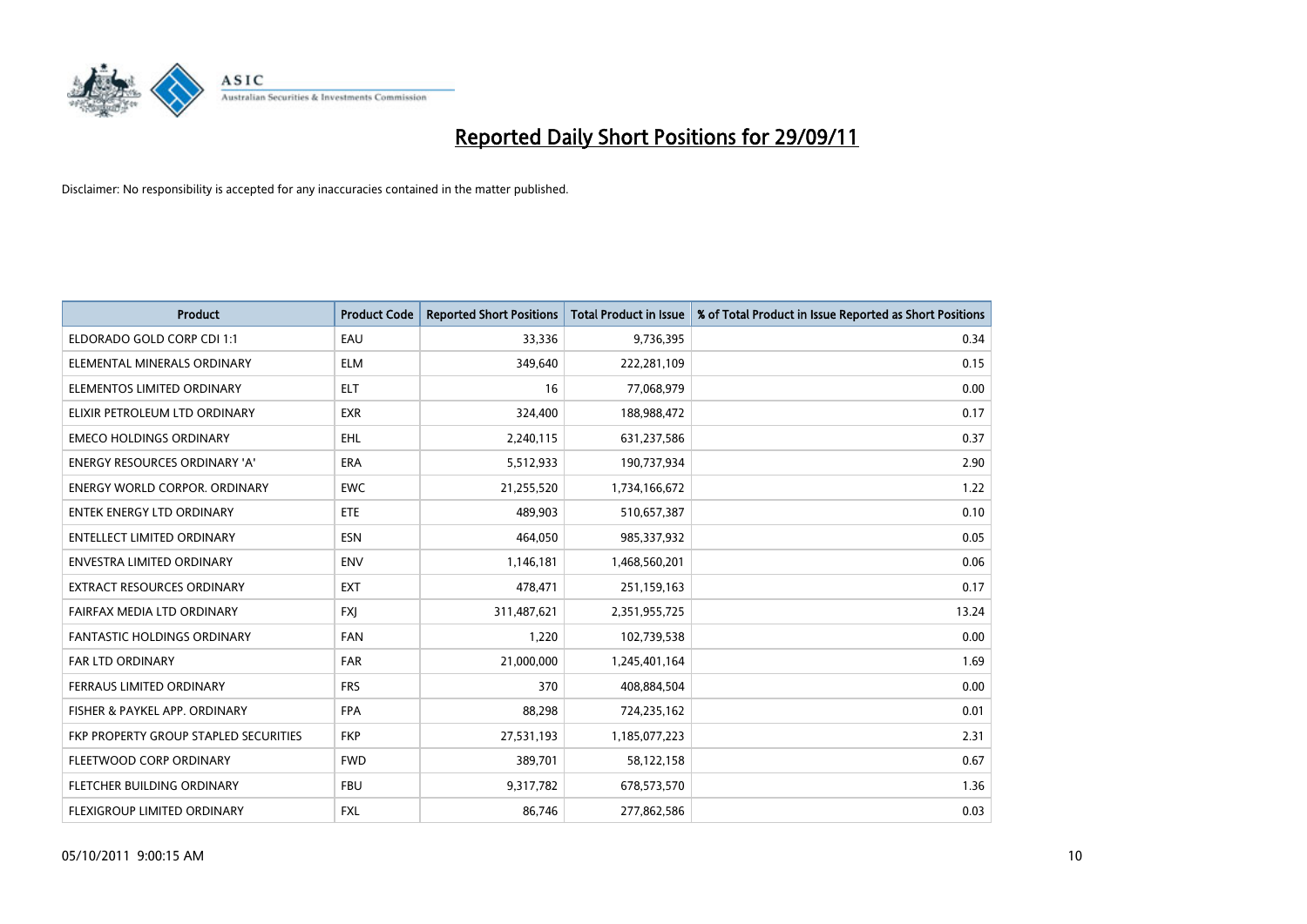

| <b>Product</b>                            | <b>Product Code</b> | <b>Reported Short Positions</b> | <b>Total Product in Issue</b> | % of Total Product in Issue Reported as Short Positions |
|-------------------------------------------|---------------------|---------------------------------|-------------------------------|---------------------------------------------------------|
| <b>FLIGHT CENTRE ORDINARY</b>             | <b>FLT</b>          | 4,765,750                       | 99,974,920                    | 4.77                                                    |
| <b>FLINDERS MINES LTD ORDINARY</b>        | <b>FMS</b>          | 22,925,647                      | 1,821,039,571                 | 1.25                                                    |
| <b>FOCUS MINERALS LTD ORDINARY</b>        | <b>FML</b>          | 8,275,948                       | 4,263,534,602                 | 0.19                                                    |
| FORGE GROUP LIMITED ORDINARY              | FGE                 | 125,267                         | 83,429,014                    | 0.14                                                    |
| <b>FORTE ENERGY NL ORDINARY</b>           | <b>FTE</b>          | 2,667,039                       | 695,589,311                   | 0.38                                                    |
| FORTESCUE METALS GRP ORDINARY             | <b>FMG</b>          | 47,995,533                      | 3,113,798,659                 | 1.50                                                    |
| <b>FOSTER'S GROUP ORDINARY</b>            | FGL                 | 8,595,511                       | 1,940,894,542                 | 0.43                                                    |
| FTD CORPORATION ORDINARY                  | <b>FTD</b>          | 8,088                           | 36,474,593                    | 0.02                                                    |
| FUNTASTIC LIMITED ORDINARY                | <b>FUN</b>          | 322,528                         | 340,997,682                   | 0.09                                                    |
| <b>G.U.D. HOLDINGS ORDINARY</b>           | <b>GUD</b>          | 489,230                         | 70,107,387                    | 0.67                                                    |
| <b>GALAXY RESOURCES ORDINARY</b>          | GXY                 | 3,309,435                       | 323,327,000                   | 1.01                                                    |
| <b>GEODYNAMICS LIMITED ORDINARY</b>       | GDY                 | 127,382                         | 337,084,174                   | 0.04                                                    |
| <b>GINDALBIE METALS LTD ORDINARY</b>      | <b>GBG</b>          | 28,297,349                      | 1,135,565,349                 | 2.48                                                    |
| <b>GLOBAL MINING ORDINARY</b>             | GMI                 | 8,951                           | 184,894,556                   | 0.00                                                    |
| <b>GLOUCESTER COAL ORDINARY</b>           | GCL                 | 1,516,701                       | 202,905,967                   | 0.75                                                    |
| <b>GME RESOURCES LTD ORDINARY</b>         | <b>GME</b>          | 800                             | 322,635,902                   | 0.00                                                    |
| <b>GOLD ONE INT LTD ORDINARY</b>          | GDO                 | 999,635                         | 809,004,292                   | 0.12                                                    |
| <b>GOLDEN WEST RESOURCE ORDINARY</b>      | <b>GWR</b>          | 1,617                           | 192,082,567                   | 0.00                                                    |
| <b>GOODMAN FIELDER, ORDINARY</b>          | <b>GFF</b>          | 51,792,900                      | 1,380,386,438                 | 3.73                                                    |
| <b>GOODMAN GROUP STAPLED US PROHIBIT.</b> | <b>GMG</b>          | 32,019,624                      | 7,394,607,411                 | 0.41                                                    |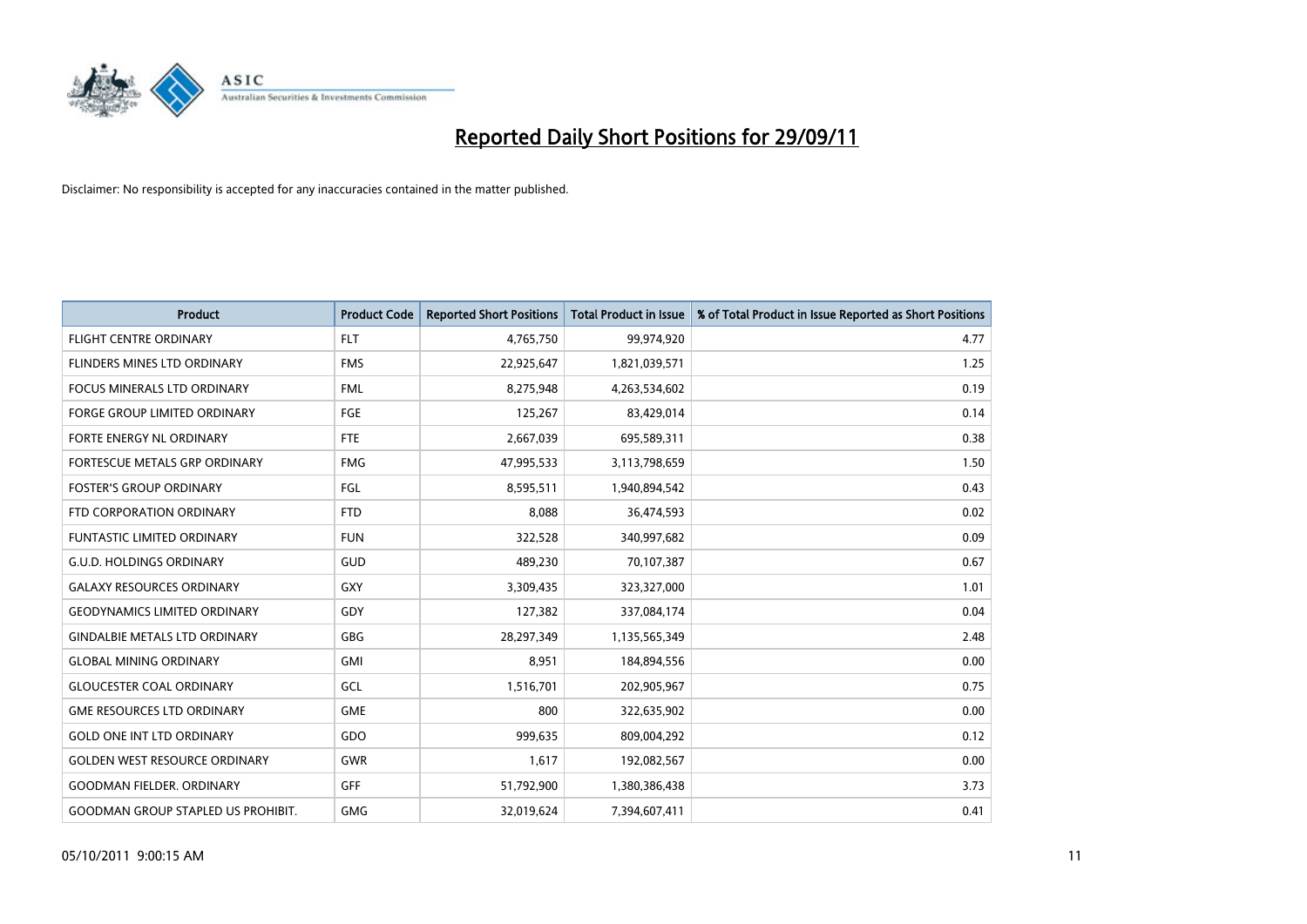

| <b>Product</b>                            | <b>Product Code</b> | <b>Reported Short Positions</b> | <b>Total Product in Issue</b> | % of Total Product in Issue Reported as Short Positions |
|-------------------------------------------|---------------------|---------------------------------|-------------------------------|---------------------------------------------------------|
| <b>GPT GROUP STAPLED SEC.</b>             | <b>GPT</b>          | 15,828,942                      | 1,838,622,151                 | 0.83                                                    |
| <b>GRAINCORP LIMITED A CLASS ORDINARY</b> | <b>GNC</b>          | 1,223,546                       | 198,318,900                   | 0.62                                                    |
| <b>GRANGE RESOURCES. ORDINARY</b>         | <b>GRR</b>          | 272,060                         | 1,153,937,134                 | 0.02                                                    |
| <b>GREENCAP LIMITED ORDINARY</b>          | GCG                 |                                 | 262,515,385                   | 0.00                                                    |
| <b>GREENLAND MIN EN LTD ORDINARY</b>      | GGG                 | 2,365,186                       | 410,407,582                   | 0.55                                                    |
| <b>GRYPHON MINERALS LTD ORDINARY</b>      | GRY                 | 1,777,566                       | 299,922,058                   | 0.59                                                    |
| <b>GUILDFORD COAL LTD ORDINARY</b>        | <b>GUF</b>          | 2,168,809                       | 219,654,168                   | 1.00                                                    |
| <b>GUINNESS PEAT GROUP. CDI 1:1</b>       | <b>GPG</b>          | 47,054                          | 263,854,286                   | 0.02                                                    |
| <b>GUNNS LIMITED ORDINARY</b>             | <b>GNS</b>          | 54,612,477                      | 848,401,559                   | 6.44                                                    |
| <b>GWA GROUP LTD ORDINARY</b>             | <b>GWA</b>          | 8,621,187                       | 301,525,014                   | 2.86                                                    |
| <b>HARVEY NORMAN ORDINARY</b>             | <b>HVN</b>          | 61,264,265                      | 1,062,316,784                 | 5.78                                                    |
| HASTIE GROUP LIMITED ORDINARY             | <b>HST</b>          | 3,021,670                       | 1,369,040,011                 | 0.21                                                    |
| HASTINGS DIVERSIFIED STAPLED SECURITY     | <b>HDF</b>          | 3,577,681                       | 530,001,072                   | 0.67                                                    |
| <b>HEARTWARE INT INC CDI 35:1</b>         | <b>HIN</b>          | 272,008                         | 48,598,550                    | 0.56                                                    |
| <b>HENDERSON GROUP CDI 1:1</b>            | <b>HGG</b>          | 9,558,023                       | 634,945,708                   | 1.50                                                    |
| HFA HOLDINGS LIMITED ORDINARY             | <b>HFA</b>          | 296,122                         | 117,332,831                   | 0.25                                                    |
| <b>HIGHLANDS PACIFIC ORDINARY</b>         | <b>HIG</b>          | 2,416,464                       | 686,082,148                   | 0.35                                                    |
| HILLGROVE RES LTD ORDINARY                | <b>HGO</b>          | 2,136,076                       | 793,698,575                   | 0.27                                                    |
| HILLS HOLDINGS LTD ORDINARY               | <b>HIL</b>          | 5,273,706                       | 249,139,016                   | 2.11                                                    |
| HORIZON OIL LIMITED ORDINARY              | <b>HZN</b>          | 15.889.256                      | 1,130,811,515                 | 1.41                                                    |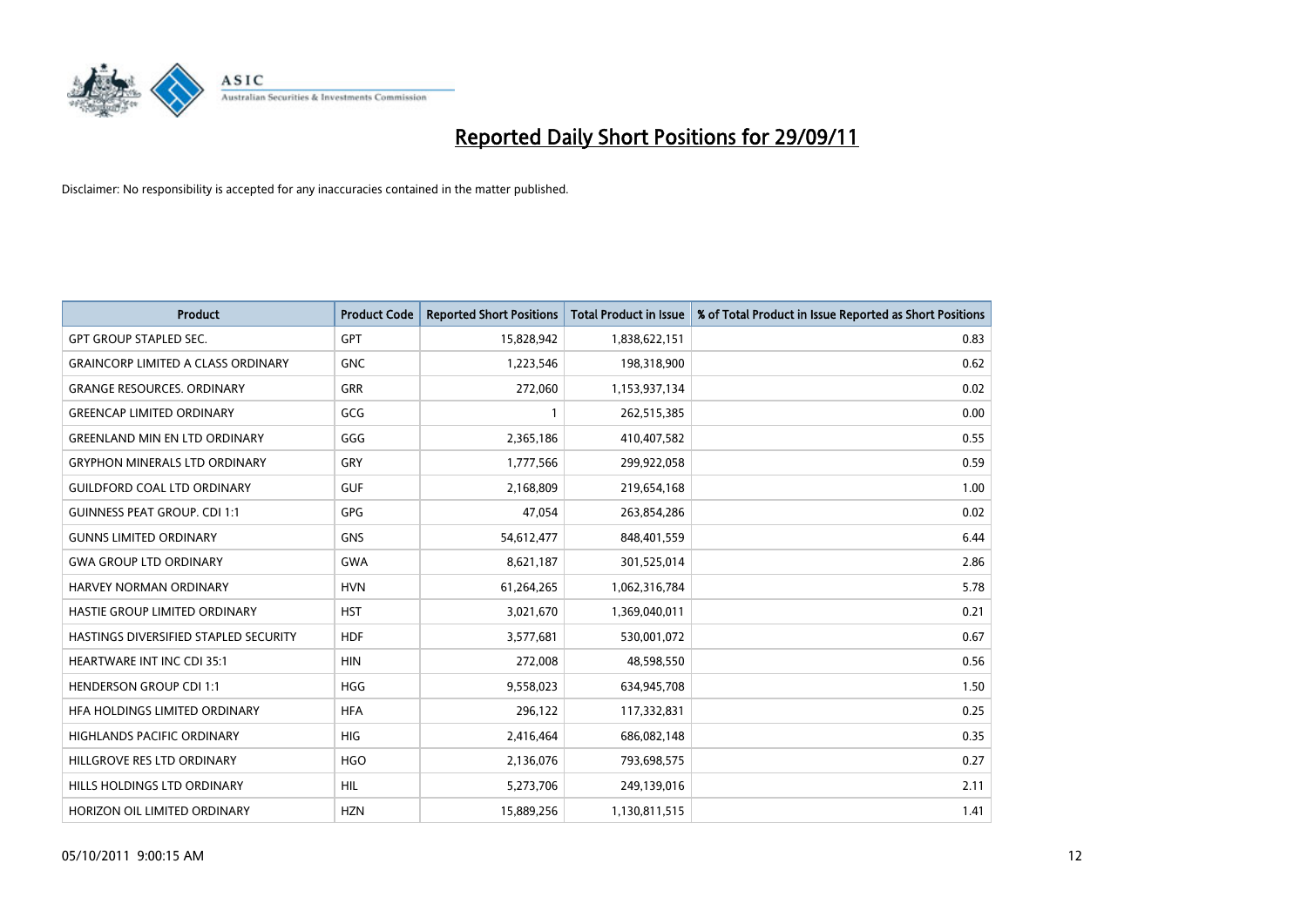

| <b>Product</b>                                | <b>Product Code</b> | <b>Reported Short Positions</b> | <b>Total Product in Issue</b> | % of Total Product in Issue Reported as Short Positions |
|-----------------------------------------------|---------------------|---------------------------------|-------------------------------|---------------------------------------------------------|
| HUNNU COAL LIMITED ORDINARY                   | <b>HUN</b>          | 85,900                          | 218,565,002                   | 0.04                                                    |
| <b>IINET LIMITED ORDINARY</b>                 | <b>IIN</b>          | 1,303,837                       | 152,169,119                   | 0.86                                                    |
| <b>ILUKA RESOURCES ORDINARY</b>               | ILU                 | 6,922,031                       | 418,700,517                   | 1.64                                                    |
| <b>IMDEX LIMITED ORDINARY</b>                 | <b>IMD</b>          | 47,242                          | 203,405,935                   | 0.01                                                    |
| IMF (AUSTRALIA) LTD ORDINARY                  | <b>IMF</b>          | 353,657                         | 123,828,193                   | 0.28                                                    |
| <b>IMX RESOURCES LTD ORDINARY</b>             | <b>IXR</b>          | 20,000                          | 262,612,803                   | 0.01                                                    |
| <b>INCITEC PIVOT ORDINARY</b>                 | IPL                 | 1,439,348                       | 1,628,730,107                 | 0.06                                                    |
| <b>INDEPENDENCE GROUP ORDINARY</b>            | <b>IGO</b>          | 3,777,271                       | 202,907,135                   | 1.86                                                    |
| INDOPHIL RESOURCES ORDINARY                   | <b>IRN</b>          | 1,424,816                       | 995,437,860                   | 0.15                                                    |
| <b>INDUSTREA LIMITED ORDINARY</b>             | IDL                 | 1,584,301                       | 364,733,566                   | 0.43                                                    |
| INFIGEN ENERGY STAPLED SECURITIES             | <b>IFN</b>          | 7,419,521                       | 762,265,972                   | 1.00                                                    |
| ING RE COM GROUP STAPLED SECURITIES           | ILF.                | 3,583                           | 441,029,194                   | 0.00                                                    |
| <b>INSURANCE AUSTRALIA ORDINARY</b>           | IAG                 | 12,275,996                      | 2,079,034,021                 | 0.58                                                    |
| INT GOLDFIELDS LTD ORDINARY                   | <b>IGS</b>          | 8,042,682                       | 571,520,386                   | 1.41                                                    |
| <b>INTEGRA MINING LTD, ORDINARY</b>           | <b>IGR</b>          | 4,838,312                       | 843,743,881                   | 0.56                                                    |
| <b>INTREPID MINES ORDINARY</b>                | <b>IAU</b>          | 2,327,545                       | 522,374,199                   | 0.44                                                    |
| <b>INVESTA OFFICE FUND STAPLED SECURITIES</b> | <b>IOF</b>          | 10,306,474                      | 2,729,071,212                 | 0.37                                                    |
| <b>INVOCARE LIMITED ORDINARY</b>              | IVC                 | 1,531,051                       | 107,912,897                   | 1.43                                                    |
| <b>ION LIMITED ORDINARY</b>                   | <b>ION</b>          | 164,453                         | 256,365,105                   | 0.06                                                    |
| <b>IOOF HOLDINGS LTD ORDINARY</b>             | <b>IFL</b>          | 895.042                         | 229.794.395                   | 0.37                                                    |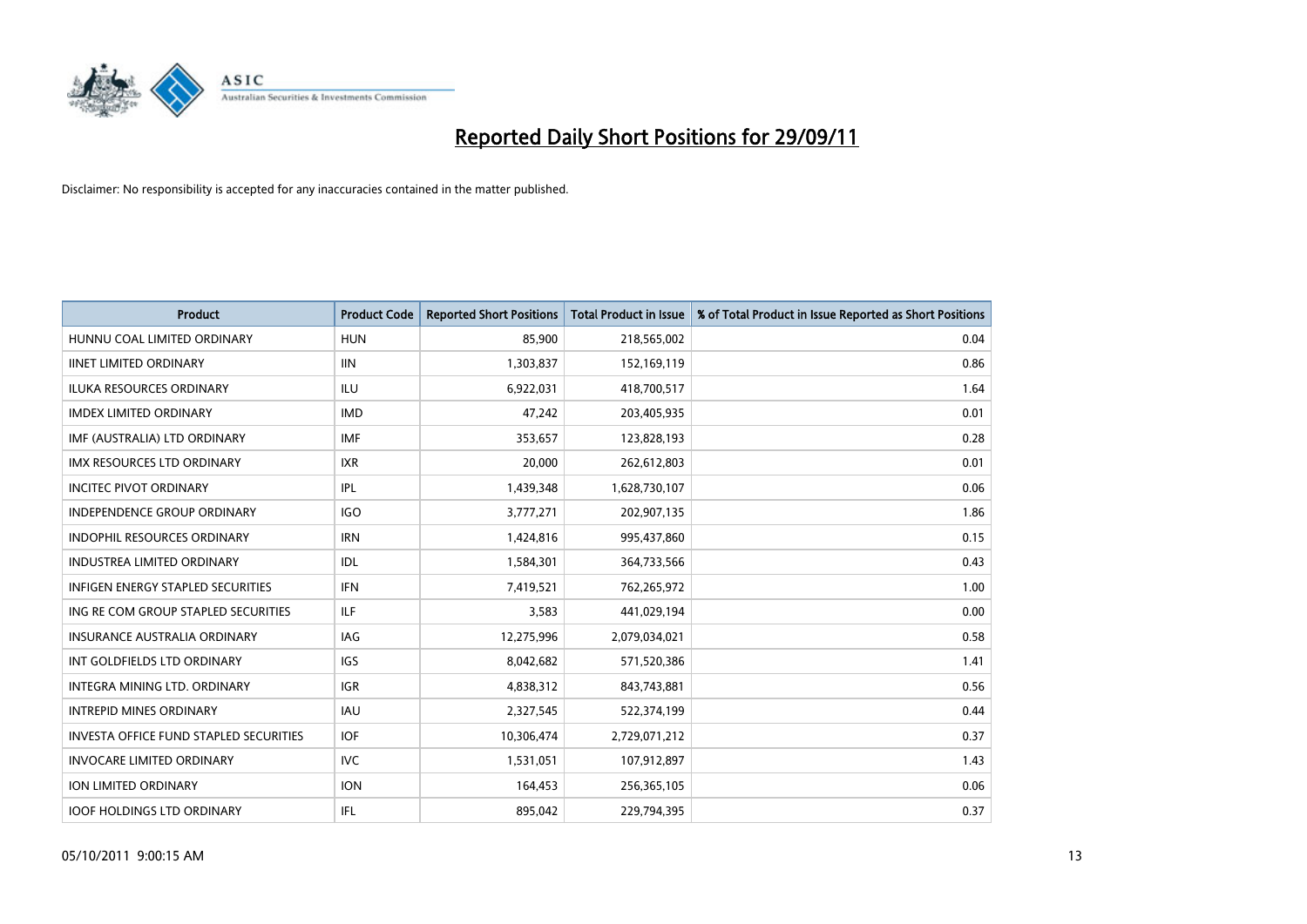

| <b>Product</b>                                  | <b>Product Code</b> | <b>Reported Short Positions</b> | <b>Total Product in Issue</b> | % of Total Product in Issue Reported as Short Positions |
|-------------------------------------------------|---------------------|---------------------------------|-------------------------------|---------------------------------------------------------|
| <b>IRESS MARKET TECH. ORDINARY</b>              | <b>IRE</b>          | 966,455                         | 127,036,010                   | 0.75                                                    |
| <b>IRON ORE HOLDINGS ORDINARY</b>               | <b>IOH</b>          | 66,946                          | 166,087,005                   | 0.04                                                    |
| ISHARES GLOBAL 100 CDI 1:1                      | <b>IOO</b>          | 31,344                          | 10,600,000                    | 0.30                                                    |
| ISHARES MSCI AUS 200 ISHARES MSCI AUS 200       | <b>IOZ</b>          | 74,180                          | 2,400,836                     | 3.09                                                    |
| ISHARES MSCI EM MKTS CDI 1:1                    | IEM                 | 18,083                          | 425,700,000                   | 0.00                                                    |
| ISHARES S&P HIGH DIV ISHARES S&P HIGH DIV       | <b>IHD</b>          | 77,839                          | 2,300,931                     | 3.38                                                    |
| ISHARES SMALL ORDS ISHARES SMALL ORDS           | <b>ISO</b>          | 423,528                         | 3,901,916                     | 10.85                                                   |
| <b>IVANHOE AUSTRALIA ORDINARY</b>               | <b>IVA</b>          | 931,829                         | 483,217,985                   | 0.19                                                    |
| <b>JAMES HARDIE INDUST CHESS DEPOSITARY INT</b> | <b>IHX</b>          | 26,924,644                      | 438,071,648                   | 6.12                                                    |
| <b>JAMESON RESOURCES ORDINARY</b>               | <b>JAL</b>          | 1,600,000                       | 95,828,865                    | 1.67                                                    |
| <b>IB HI-FI LIMITED ORDINARY</b>                | <b>IBH</b>          | 18,258,641                      | 98,756,791                    | 18.49                                                   |
| <b>JUPITER MINES ORDINARY</b>                   | <b>IMS</b>          | 56,618                          | 1,561,235,037                 | 0.00                                                    |
| KAGARA LTD ORDINARY                             | KZL                 | 12,773,608                      | 718,068,836                   | 1.77                                                    |
| KAROON GAS AUSTRALIA ORDINARY                   | <b>KAR</b>          | 4,072,104                       | 221,420,769                   | 1.83                                                    |
| KATHMANDU HOLD LTD ORDINARY                     | <b>KMD</b>          | 2,003,185                       | 200,000,000                   | 1.01                                                    |
| <b>KEYBRIDGE CAPITAL ORDINARY</b>               | <b>KBC</b>          | 7,999                           | 172,070,564                   | 0.00                                                    |
| KIMBERLEY METALS LTD ORDINARY                   | <b>KBL</b>          | 1,820                           | 164,752,978                   | 0.00                                                    |
| KINGSGATE CONSOLID. ORDINARY                    | <b>KCN</b>          | 2,000,049                       | 138,920,190                   | 1.43                                                    |
| KINGSROSE MINING LTD ORDINARY                   | <b>KRM</b>          | 711,917                         | 267, 123, 726                 | 0.26                                                    |
| LEIGHTON HOLDINGS ORDINARY                      | LEI                 | 12,504,952                      | 336,515,596                   | 3.70                                                    |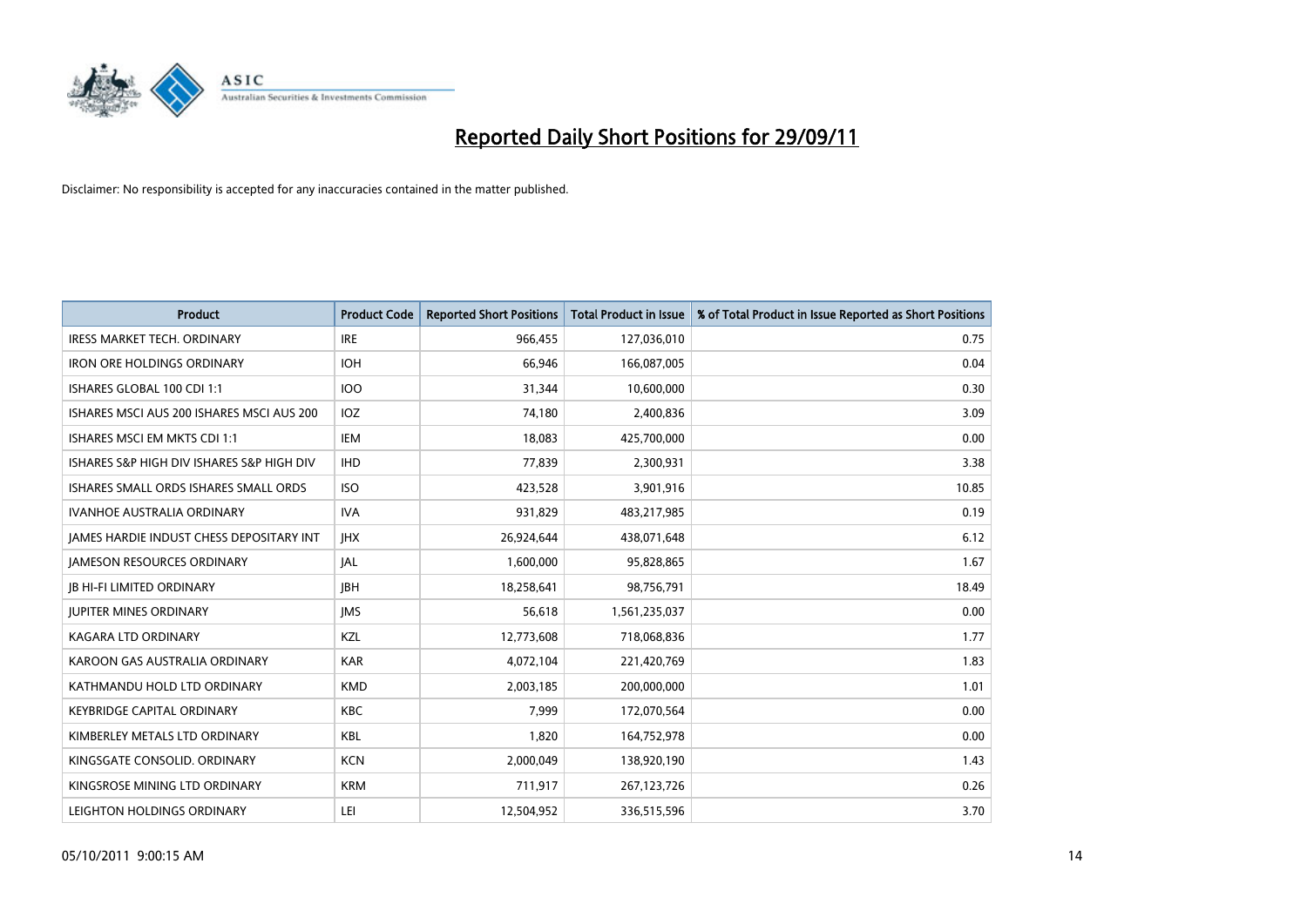

| <b>Product</b>                        | <b>Product Code</b> | <b>Reported Short Positions</b> | <b>Total Product in Issue</b> | % of Total Product in Issue Reported as Short Positions |
|---------------------------------------|---------------------|---------------------------------|-------------------------------|---------------------------------------------------------|
| LEND LEASE GROUP UNIT/ORD STAPLED     | LLC                 | 3,292,900                       | 570,915,669                   | 0.56                                                    |
| LINC ENERGY LTD ORDINARY              | <b>LNC</b>          | 6,693,651                       | 503,418,900                   | 1.32                                                    |
| LIQUEFIED NATURAL ORDINARY            | LNG                 | 370,140                         | 267,699,015                   | 0.14                                                    |
| LYNAS CORPORATION ORDINARY            | <b>LYC</b>          | 86,548,412                      | 1,713,846,913                 | 5.05                                                    |
| M2 TELECOMMUNICATION ORDINARY         | <b>MTU</b>          | 137,739                         | 123,731,285                   | 0.10                                                    |
| <b>MACA LIMITED ORDINARY</b>          | <b>MLD</b>          | 19,315                          | 150,000,000                   | 0.01                                                    |
| MACARTHUR COAL ORDINARY               | <b>MCC</b>          | 855,624                         | 302,092,343                   | 0.28                                                    |
| <b>MACMAHON HOLDINGS ORDINARY</b>     | <b>MAH</b>          | 5,765,186                       | 738,631,705                   | 0.79                                                    |
| MACO ATLAS ROADS GRP ORDINARY STAPLED | <b>MOA</b>          | 10,183,200                      | 464,279,594                   | 2.18                                                    |
| MACOUARIE GROUP LTD ORDINARY          | <b>MOG</b>          | 3,913,614                       | 348,285,032                   | 1.07                                                    |
| MAP GROUP STAPLED US PROHIBIT.        | <b>MAP</b>          | 5,841,213                       | 1,861,210,782                 | 0.30                                                    |
| MATRIX C & E LTD ORDINARY             | <b>MCE</b>          | 388,536                         | 77,081,507                    | 0.48                                                    |
| MCMILLAN SHAKESPEARE ORDINARY         | <b>MMS</b>          | 44,137                          | 68,305,227                    | 0.06                                                    |
| <b>MCPHERSON'S LTD ORDINARY</b>       | <b>MCP</b>          | 217,402                         | 72,401,758                    | 0.30                                                    |
| MEDUSA MINING LTD ORDINARY            | <b>MML</b>          | 1,353,052                       | 188,827,911                   | 0.71                                                    |
| MELBOURNE IT LIMITED ORDINARY         | <b>MLB</b>          | 136,142                         | 80,662,621                    | 0.17                                                    |
| MEO AUSTRALIA LTD ORDINARY            | <b>MEO</b>          | 1,105,969                       | 539,913,260                   | 0.21                                                    |
| <b>MERMAID MARINE ORDINARY</b>        | <b>MRM</b>          | 1,710,219                       | 217,595,899                   | 0.78                                                    |
| MESOBLAST LIMITED ORDINARY            | <b>MSB</b>          | 5,537,110                       | 280,425,258                   | 1.97                                                    |
| METALS X LIMITED ORDINARY             | <b>MLX</b>          | 326,940                         | 1,348,673,470                 | 0.03                                                    |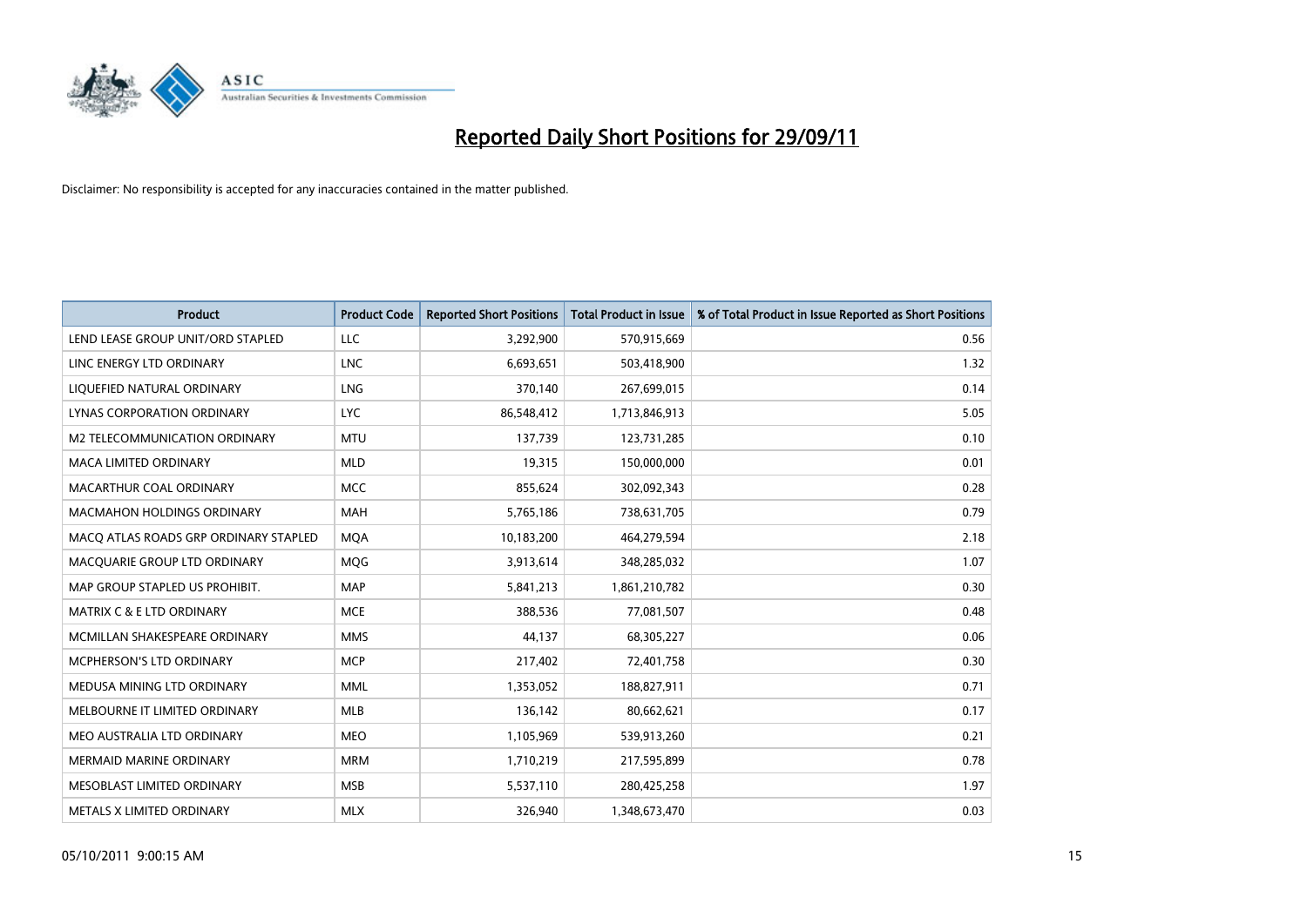

| <b>Product</b>                     | <b>Product Code</b> | <b>Reported Short Positions</b> | <b>Total Product in Issue</b> | % of Total Product in Issue Reported as Short Positions |
|------------------------------------|---------------------|---------------------------------|-------------------------------|---------------------------------------------------------|
| METCASH LIMITED ORDINARY           | <b>MTS</b>          | 32,614,482                      | 770,720,699                   | 4.21                                                    |
| METGASCO LIMITED ORDINARY          | <b>MEL</b>          | 387,131                         | 337,396,221                   | 0.11                                                    |
| METMINCO LIMITED ORDINARY          | <b>MNC</b>          | 1,259,053                       | 1,462,616,146                 | 0.08                                                    |
| METROCOAL LIMITED ORDINARY         | <b>MTE</b>          | 300,000                         | 101,973,663                   | 0.29                                                    |
| MHM METALS LIMITED ORDINARY        | <b>MHM</b>          | 127,125                         | 102,252,570                   | 0.13                                                    |
| MICLYN EXP OFFSHR ORDINARY         | <b>MIO</b>          | 223,500                         | 274,618,684                   | 0.08                                                    |
| MINARA RESOURCES ORDINARY          | <b>MRE</b>          | 3,146,960                       | 1,169,424,487                 | 0.27                                                    |
| MINCOR RESOURCES NL ORDINARY       | <b>MCR</b>          | 1,493,649                       | 197,740,804                   | 0.74                                                    |
| MINEMAKERS LIMITED ORDINARY        | <b>MAK</b>          | 44,227                          | 227,003,950                   | 0.02                                                    |
| MINERAL DEPOSITS ORDINARY          | <b>MDL</b>          | 467,028                         | 83,538,786                    | 0.54                                                    |
| MINERAL RESOURCES, ORDINARY        | <b>MIN</b>          | 1,005,625                       | 183,884,367                   | 0.55                                                    |
| MIRABELA NICKEL LTD ORDINARY       | <b>MBN</b>          | 18,085,214                      | 491,781,237                   | 3.67                                                    |
| MIRVAC GROUP STAPLED SECURITIES    | <b>MGR</b>          | 33,268,079                      | 3,416,924,188                 | 0.96                                                    |
| <b>MOLOPO ENERGY LTD ORDINARY</b>  | <b>MPO</b>          | 1,436,199                       | 245,579,810                   | 0.59                                                    |
| <b>MONADELPHOUS GROUP ORDINARY</b> | <b>MND</b>          | 1,171,358                       | 88,659,327                    | 1.33                                                    |
| MORTGAGE CHOICE LTD ORDINARY       | <b>MOC</b>          | 185,586                         | 119,948,255                   | 0.15                                                    |
| MOUNT GIBSON IRON ORDINARY         | <b>MGX</b>          | 13,703,089                      | 1,082,570,693                 | 1.26                                                    |
| MSF SUGAR LIMITED ORDINARY         | <b>MSF</b>          | 9,900                           | 69,248,422                    | 0.01                                                    |
| MULTIPLEX SITES SITES              | <b>MXUPA</b>        | 22                              | 4,500,000                     | 0.00                                                    |
| MURCHISON METALS LTD ORDINARY      | <b>MMX</b>          | 15,056,061                      | 437,354,555                   | 3.44                                                    |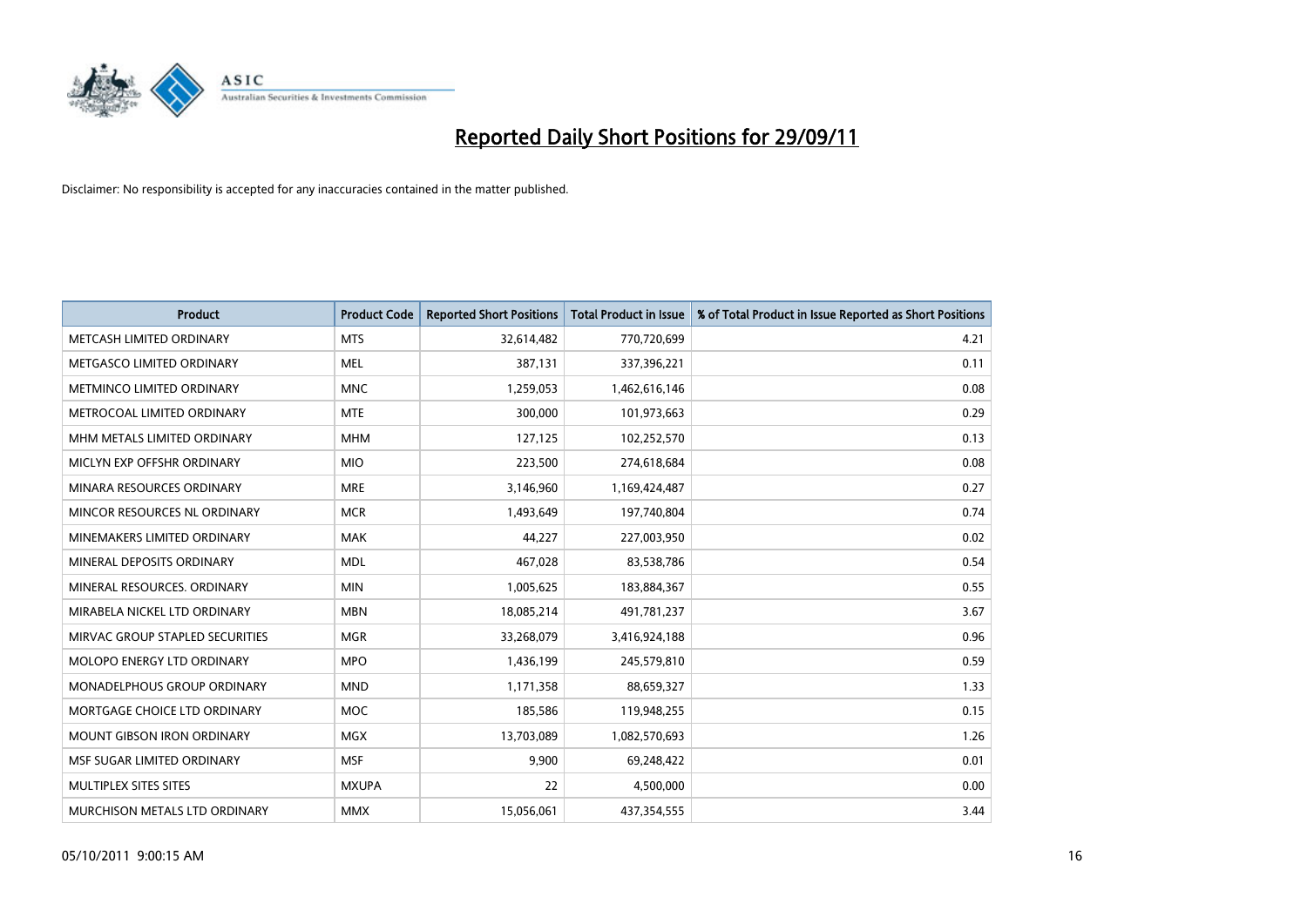

| <b>Product</b>                    | <b>Product Code</b> | <b>Reported Short Positions</b> | <b>Total Product in Issue</b> | % of Total Product in Issue Reported as Short Positions |
|-----------------------------------|---------------------|---------------------------------|-------------------------------|---------------------------------------------------------|
| <b>MYER HOLDINGS LTD ORDINARY</b> | <b>MYR</b>          | 50,672,472                      | 583,274,551                   | 8.66                                                    |
| <b>MYSTATE LIMITED ORDINARY</b>   | <b>MYS</b>          | 1,400                           | 67,463,454                    | 0.00                                                    |
| NANOSONICS LIMITED ORDINARY       | <b>NAN</b>          | 12,917                          | 230,490,585                   | 0.01                                                    |
| NATIONAL AUST, BANK ORDINARY      | <b>NAB</b>          | 23,719,467                      | 2,201,147,145                 | 1.04                                                    |
| NATURAL FUEL LIMITED ORDINARY     | <b>NFL</b>          |                                 | 1,121,912                     | 0.00                                                    |
| NAVITAS LIMITED ORDINARY          | <b>NVT</b>          | 1,929,464                       | 375,318,628                   | 0.51                                                    |
| NEPTUNE MARINE ORDINARY           | <b>NMS</b>          | 182,253                         | 1,748,545,632                 | 0.01                                                    |
| NEW HOPE CORPORATION ORDINARY     | <b>NHC</b>          | 327,079                         | 830,230,549                   | 0.03                                                    |
| NEWCREST MINING ORDINARY          | <b>NCM</b>          | 2,110,601                       | 765,000,000                   | 0.25                                                    |
| NEWS CORP A NON-VOTING CDI        | <b>NWSLV</b>        | 4,056,880                       | 1,764,667,913                 | 0.23                                                    |
| NEWS CORP B VOTING CDI            | <b>NWS</b>          | 3,919,579                       | 798,520,953                   | 0.47                                                    |
| NEXBIS LIMITED ORDINARY           | <b>NBS</b>          | 63,733                          | 798,356,704                   | 0.01                                                    |
| NEXTDC LIMITED ORDINARY           | <b>NXT</b>          | 22,857                          | 123,533,558                   | 0.02                                                    |
| NEXUS ENERGY LIMITED ORDINARY     | <b>NXS</b>          | 3,929,192                       | 1,326,697,820                 | 0.29                                                    |
| NIB HOLDINGS LIMITED ORDINARY     | <b>NHF</b>          | 104,911                         | 466,733,110                   | 0.02                                                    |
| NIDO PETROLEUM ORDINARY           | <b>NDO</b>          | 1,168,160                       | 1,389,163,151                 | 0.09                                                    |
| NOBLE MINERAL RES ORDINARY        | <b>NMG</b>          | 1,803,025                       | 460,308,567                   | 0.39                                                    |
| NORTHERN IRON LTD ORDINARY        | <b>NFE</b>          | 709,648                         | 336,084,863                   | 0.21                                                    |
| NRW HOLDINGS LIMITED ORDINARY     | <b>NWH</b>          | 887,709                         | 278,888,011                   | 0.31                                                    |
| NUCOAL RESOURCES NL ORDINARY      | <b>NCR</b>          | 74,700                          | 437,193,340                   | 0.02                                                    |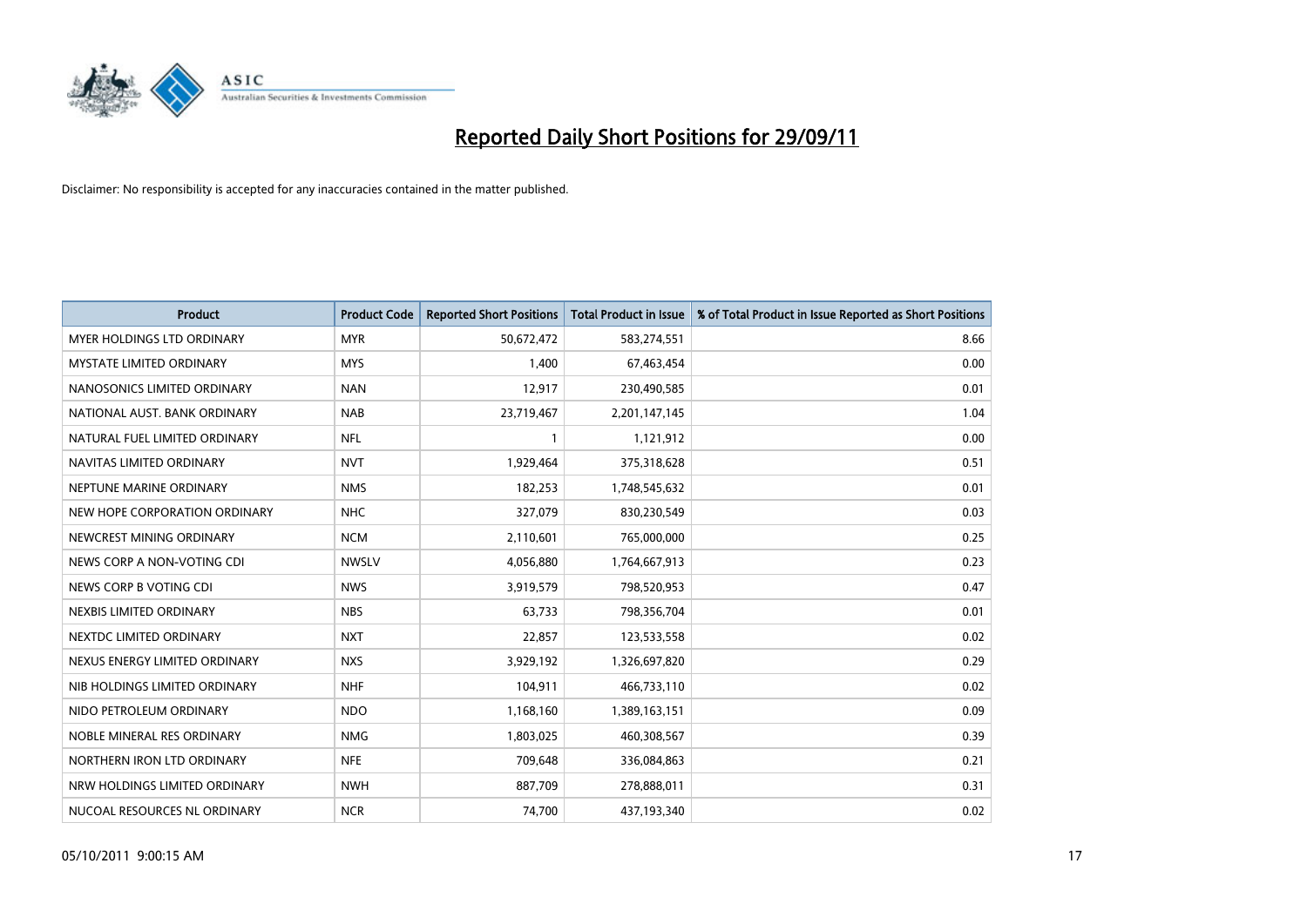

| <b>Product</b>                        | <b>Product Code</b> | <b>Reported Short Positions</b> | <b>Total Product in Issue</b> | % of Total Product in Issue Reported as Short Positions |
|---------------------------------------|---------------------|---------------------------------|-------------------------------|---------------------------------------------------------|
| NUFARM LIMITED ORDINARY               | <b>NUF</b>          | 4,291,918                       | 261,833,005                   | 1.63                                                    |
| OAKTON LIMITED ORDINARY               | <b>OKN</b>          | 582,388                         | 93,800,235                    | 0.62                                                    |
| OCEANAGOLD CORP. CHESS DEPOSITARY INT | <b>OGC</b>          | 664,626                         | 262,600,385                   | 0.24                                                    |
| OCEANIA CAPITAL LTD ORDINARY          | <b>OCP</b>          | 2,500                           | 91,921,295                    | 0.00                                                    |
| OIL SEARCH LTD ORDINARY               | <b>OSH</b>          | 12,952,027                      | 1,320,648,378                 | 0.96                                                    |
| OM HOLDINGS LIMITED ORDINARY          | OMH                 | 10,581,261                      | 504,105,150                   | 2.10                                                    |
| ONESTEEL LIMITED ORDINARY             | OST                 | 23,629,425                      | 1,338,106,652                 | 1.77                                                    |
| ORICA LIMITED ORDINARY                | ORI                 | 2,683,917                       | 363,966,570                   | 0.72                                                    |
| ORIGIN ENERGY ORDINARY                | <b>ORG</b>          | 2,667,032                       | 1,065,449,259                 | 0.23                                                    |
| OROCOBRE LIMITED ORDINARY             | <b>ORE</b>          | 97,282                          | 103,195,029                   | 0.09                                                    |
| OROTONGROUP LIMITED ORDINARY          | ORL                 | 75,386                          | 40,880,902                    | 0.18                                                    |
| OTTO ENERGY LIMITED ORDINARY          | OEL                 | 109,204                         | 1,138,290,071                 | 0.01                                                    |
| OZ MINERALS ORDINARY                  | OZL                 | 8,384,448                       | 323,877,514                   | 2.58                                                    |
| <b>PACIFIC BRANDS ORDINARY</b>        | <b>PBG</b>          | 8,268,129                       | 931,386,248                   | 0.91                                                    |
| PALADIN ENERGY LTD ORDINARY           | <b>PDN</b>          | 25,802,480                      | 778,525,732                   | 3.33                                                    |
| PANAUST LIMITED ORDINARY              | <b>PNA</b>          | 10,107,902                      | 593,867,443                   | 1.68                                                    |
| PANORAMIC RESOURCES ORDINARY          | PAN                 | 1,240,441                       | 207,050,710                   | 0.58                                                    |
| PAPERLINX LIMITED ORDINARY            | <b>PPX</b>          | 4,280,057                       | 609,280,761                   | 0.71                                                    |
| PAPILLON RES LTD ORDINARY             | <b>PIR</b>          | 510,324                         | 208,259,519                   | 0.24                                                    |
| PATTIES FOODS LTD ORDINARY            | PFL                 |                                 | 138,989,223                   | 0.00                                                    |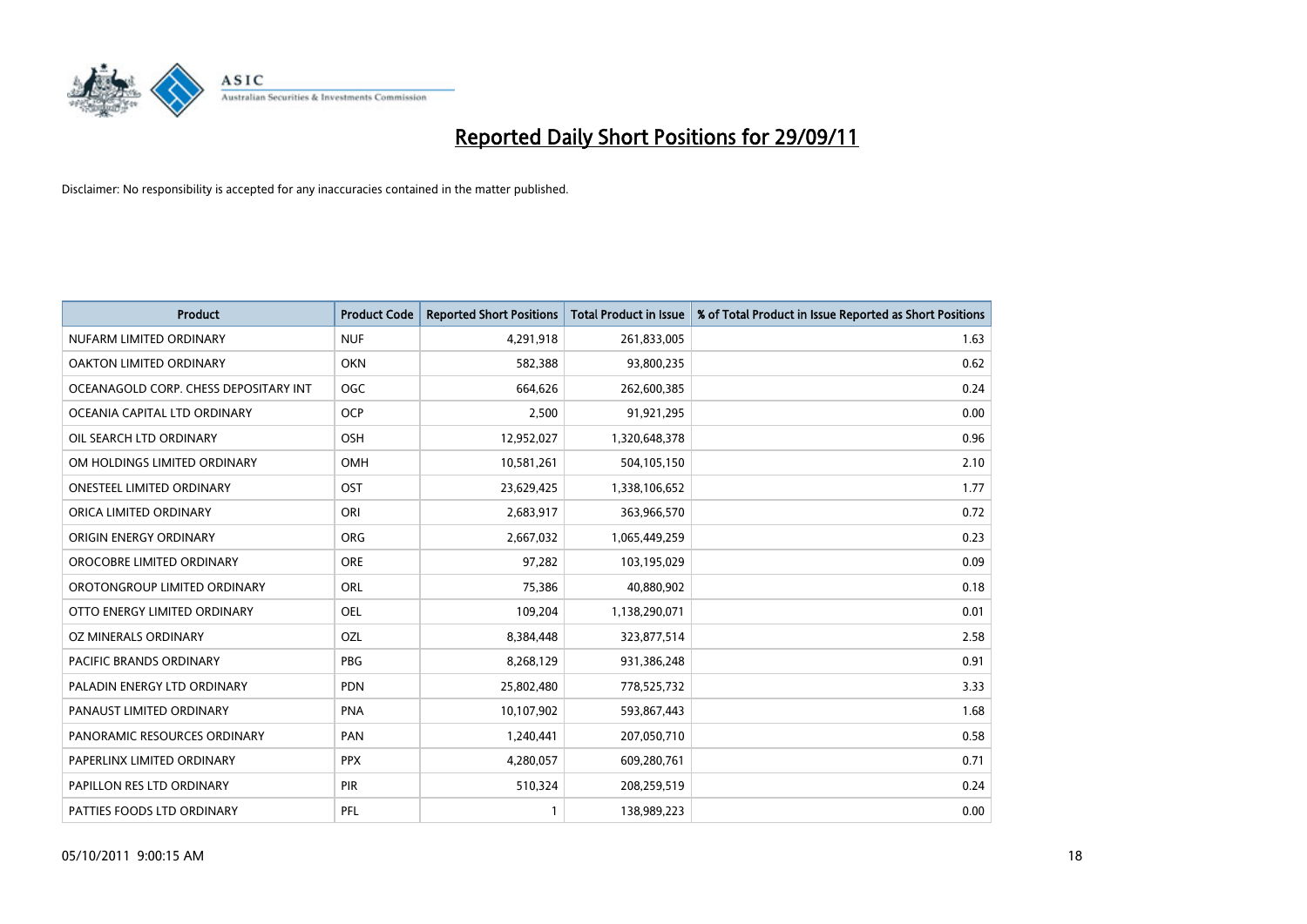

| <b>Product</b>                | <b>Product Code</b> | <b>Reported Short Positions</b> | <b>Total Product in Issue</b> | % of Total Product in Issue Reported as Short Positions |
|-------------------------------|---------------------|---------------------------------|-------------------------------|---------------------------------------------------------|
| PEAK RESOURCES ORDINARY       | <b>PEK</b>          | 83,710                          | 155,979,643                   | 0.05                                                    |
| PEET LIMITED ORDINARY         | <b>PPC</b>          | 104,619                         | 318,038,544                   | 0.03                                                    |
| PENINSULA ENERGY LTD ORDINARY | <b>PEN</b>          | 1,493,377                       | 2,135,490,443                 | 0.07                                                    |
| PERILYA LIMITED ORDINARY      | PEM                 | 327,265                         | 526,075,563                   | 0.06                                                    |
| PERPETUAL LIMITED ORDINARY    | <b>PPT</b>          | 2,979,822                       | 44,692,304                    | 6.64                                                    |
| PERSEUS MINING LTD ORDINARY   | PRU                 | 1,653,116                       | 426,717,088                   | 0.39                                                    |
| PETSEC ENERGY ORDINARY        | <b>PSA</b>          | 223,332                         | 231,283,622                   | 0.10                                                    |
| PHARMAXIS LTD ORDINARY        | <b>PXS</b>          | 2,337,586                       | 229,116,309                   | 1.02                                                    |
| PHOTON GROUP LTD ORDINARY     | <b>PGA</b>          | 250,510                         | 1,540,886,866                 | 0.02                                                    |
| PLATINUM ASSET ORDINARY       | <b>PTM</b>          | 6,253,959                       | 561,347,878                   | 1.11                                                    |
| PLATINUM AUSTRALIA ORDINARY   | <b>PLA</b>          | 5,996,472                       | 417,130,039                   | 1.45                                                    |
| PLATINUM CAPITAL LTD ORDINARY | <b>PMC</b>          |                                 | 165,756,878                   | 0.00                                                    |
| PMP LIMITED ORDINARY          | <b>PMP</b>          | 23,111                          | 329,842,473                   | 0.01                                                    |
| PORT BOUVARD LIMITED ORDINARY | PBD                 | 6,754                           | 593,868,295                   | 0.00                                                    |
| PREMIER INVESTMENTS ORDINARY  | <b>PMV</b>          | 228,750                         | 155,062,831                   | 0.15                                                    |
| PRIMA BIOMED LTD ORDINARY     | <b>PRR</b>          | 2,998,236                       | 1,009,053,263                 | 0.30                                                    |
| PRIMARY HEALTH CARE ORDINARY  | PRY                 | 10,339,626                      | 497,469,803                   | 2.10                                                    |
| PRIME MEDIA GRP LTD ORDINARY  | <b>PRT</b>          | 2,305                           | 366,330,303                   | 0.00                                                    |
| PRIMEAG AUSTRALIA ORDINARY    | PAG                 |                                 | 266,394,444                   | 0.00                                                    |
| PROGEN PHARMACEUTIC ORDINARY  | PGL                 | 151,596                         | 24,709,097                    | 0.61                                                    |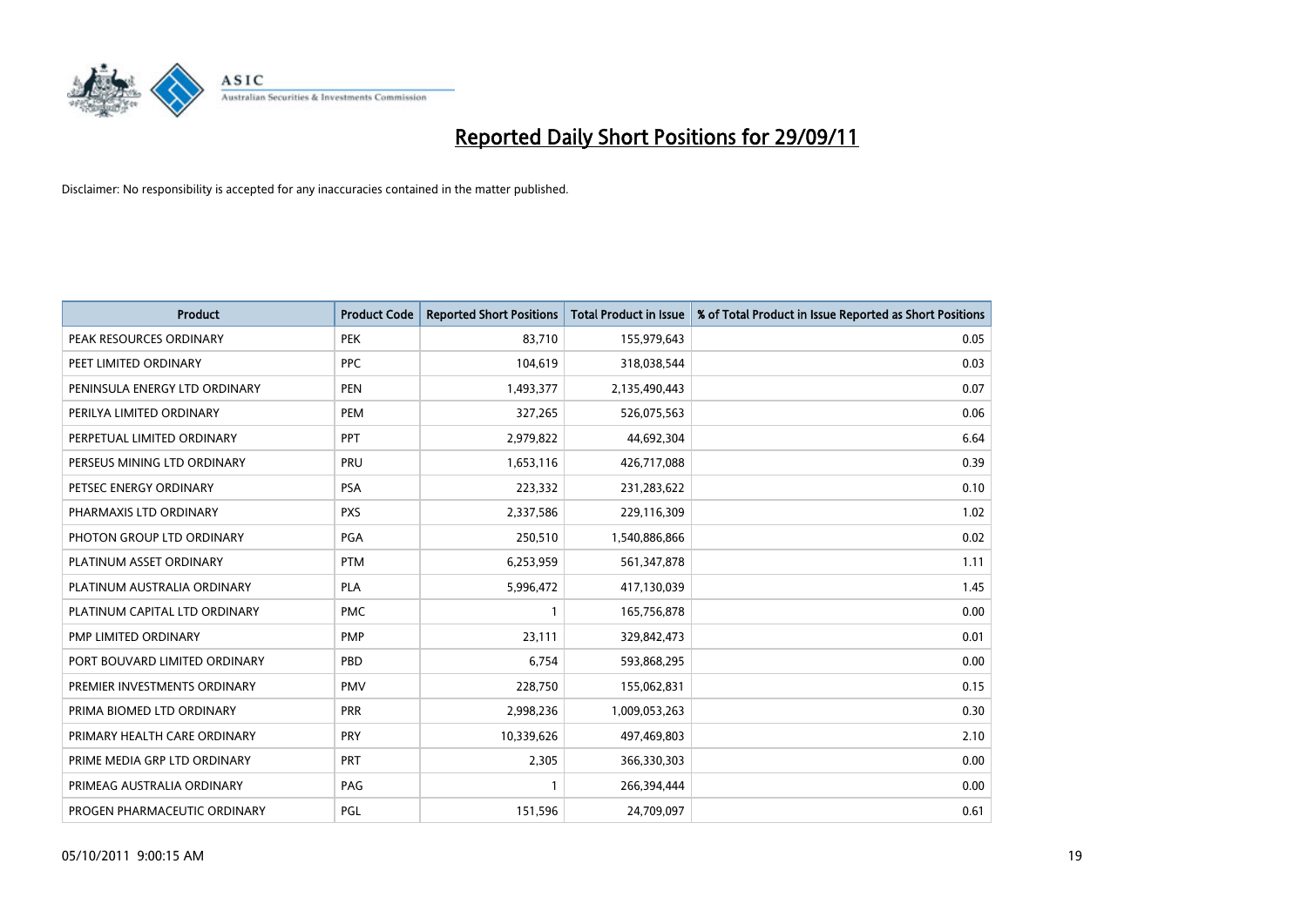

| <b>Product</b>                      | <b>Product Code</b> | <b>Reported Short Positions</b> | <b>Total Product in Issue</b> | % of Total Product in Issue Reported as Short Positions |
|-------------------------------------|---------------------|---------------------------------|-------------------------------|---------------------------------------------------------|
| PROGRAMMED ORDINARY                 | <b>PRG</b>          | 545,326                         | 118,169,908                   | 0.46                                                    |
| PSIVIDA CORP CDI 1:1                | <b>PVA</b>          | 16,878                          | 8,737,186                     | 0.19                                                    |
| <b>OANTAS AIRWAYS ORDINARY</b>      | QAN                 | 32,824,198                      | 2,265,123,620                 | 1.45                                                    |
| <b>OBE INSURANCE GROUP ORDINARY</b> | <b>OBE</b>          | 25,658,052                      | 1,092,654,587                 | 2.32                                                    |
| OR NATIONAL LIMITED ORDINARY        | <b>ORN</b>          | 20,380,778                      | 2,440,000,000                 | 0.83                                                    |
| <b>QUBE LOGISTICS HLDG ORDINARY</b> | <b>OUB</b>          | 49,478                          | 801,927,594                   | 0.00                                                    |
| RAMELIUS RESOURCES ORDINARY         | <b>RMS</b>          | 108,609                         | 291,767,215                   | 0.03                                                    |
| RAMSAY HEALTH CARE ORDINARY         | <b>RHC</b>          | 1,368,381                       | 202,081,252                   | 0.66                                                    |
| <b>RCR TOMLINSON ORDINARY</b>       | <b>RCR</b>          | 81,338                          | 133,010,172                   | 0.06                                                    |
| <b>REA GROUP ORDINARY</b>           | <b>REA</b>          | 219,356                         | 130,401,680                   | 0.16                                                    |
| RECKON LIMITED ORDINARY             | <b>RKN</b>          | 837,000                         | 133,384,060                   | 0.63                                                    |
| <b>RED FORK ENERGY ORDINARY</b>     | <b>RFE</b>          | 54,651                          | 269,769,853                   | 0.02                                                    |
| REDBANK ENERGY LTD ORDINARY         | AEI                 | 19                              | 786,287                       | 0.00                                                    |
| REED RESOURCES LTD ORDINARY         | <b>RDR</b>          | 268,204                         | 264,742,501                   | 0.10                                                    |
| <b>REGIS RESOURCES ORDINARY</b>     | <b>RRL</b>          | 910,868                         | 433,857,441                   | 0.20                                                    |
| RESMED INC CDI 10:1                 | <b>RMD</b>          | 5,856,973                       | 1,556,242,300                 | 0.38                                                    |
| RESOLUTE MINING ORDINARY            | <b>RSG</b>          | 4,950,917                       | 468,608,774                   | 1.03                                                    |
| RESOURCE GENERATION ORDINARY        | <b>RES</b>          | 385,811                         | 262,895,652                   | 0.15                                                    |
| RETAIL FOOD GROUP ORDINARY          | <b>RFG</b>          | 28,778                          | 108,219,282                   | 0.03                                                    |
| REVERSE CORP LIMITED ORDINARY       | <b>REF</b>          | 25,141                          | 92,382,175                    | 0.03                                                    |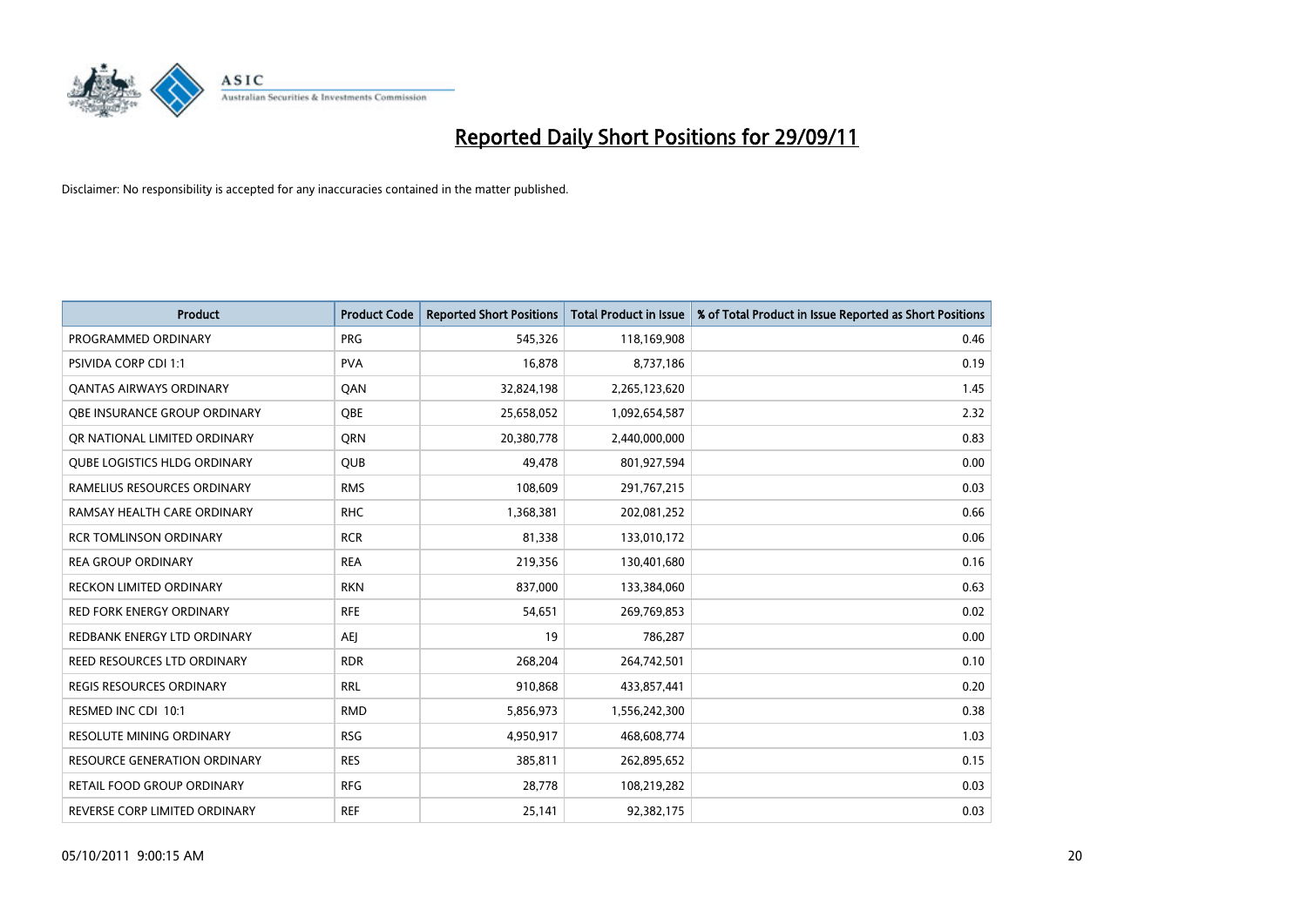

| <b>Product</b>                    | <b>Product Code</b> | <b>Reported Short Positions</b> | <b>Total Product in Issue</b> | % of Total Product in Issue Reported as Short Positions |
|-----------------------------------|---------------------|---------------------------------|-------------------------------|---------------------------------------------------------|
| REX MINERALS LIMITED ORDINARY     | <b>RXM</b>          | 1,360,511                       | 153,635,519                   | 0.88                                                    |
| RHG LIMITED ORDINARY              | <b>RHG</b>          | 34,297                          | 308,483,177                   | 0.01                                                    |
| <b>RIALTO ENERGY ORDINARY</b>     | <b>RIA</b>          | 296,775                         | 375,006,264                   | 0.08                                                    |
| RIDLEY CORPORATION ORDINARY       | <b>RIC</b>          | 509,655                         | 307,817,071                   | 0.17                                                    |
| RIO TINTO LIMITED ORDINARY        | <b>RIO</b>          | 23,005,424                      | 435,758,720                   | 5.27                                                    |
| <b>RIVERCITY MOTORWAY STAPLED</b> | <b>RCY</b>          | 132,000                         | 957,010,115                   | 0.01                                                    |
| ROBUST RESOURCES ORDINARY         | <b>ROL</b>          | 1,118,816                       | 84,944,097                    | 1.32                                                    |
| ROC OIL COMPANY ORDINARY          | <b>ROC</b>          | 1,498,818                       | 713,254,560                   | 0.21                                                    |
| ROYAL WOLF HOLDINGS ORDINARY      | <b>RWH</b>          | 60,000                          | 100,387,052                   | 0.06                                                    |
| SAI GLOBAL LIMITED ORDINARY       | SAI                 | 1,906,371                       | 201,978,225                   | 0.94                                                    |
| SALMAT LIMITED ORDINARY           | <b>SLM</b>          | 549,079                         | 159,802,174                   | 0.34                                                    |
| SAMSON OIL & GAS LTD ORDINARY     | SSN                 | 302,856                         | 1,749,887,420                 | 0.01                                                    |
| SANDFIRE RESOURCES ORDINARY       | <b>SFR</b>          | 2,127,664                       | 150,279,969                   | 1.42                                                    |
| <b>SANTOS LTD ORDINARY</b>        | <b>STO</b>          | 19,221,088                      | 878,152,513                   | 2.15                                                    |
| SARACEN MINERAL ORDINARY          | SAR                 | 3,071,450                       | 566,151,415                   | 0.52                                                    |
| SEDGMAN LIMITED ORDINARY          | <b>SDM</b>          | 375,914                         | 211,993,676                   | 0.18                                                    |
| SEEK LIMITED ORDINARY             | <b>SEK</b>          | 21,069,176                      | 337,079,207                   | 6.27                                                    |
| SELECT HARVESTS ORDINARY          | SHV                 | 411,962                         | 56,226,960                    | 0.73                                                    |
| SENETAS CORPORATION ORDINARY      | <b>SEN</b>          | 756,999                         | 463,105,195                   | 0.16                                                    |
| SENEX ENERGY LIMITED ORDINARY     | SXY                 | 384,405                         | 913,659,081                   | 0.04                                                    |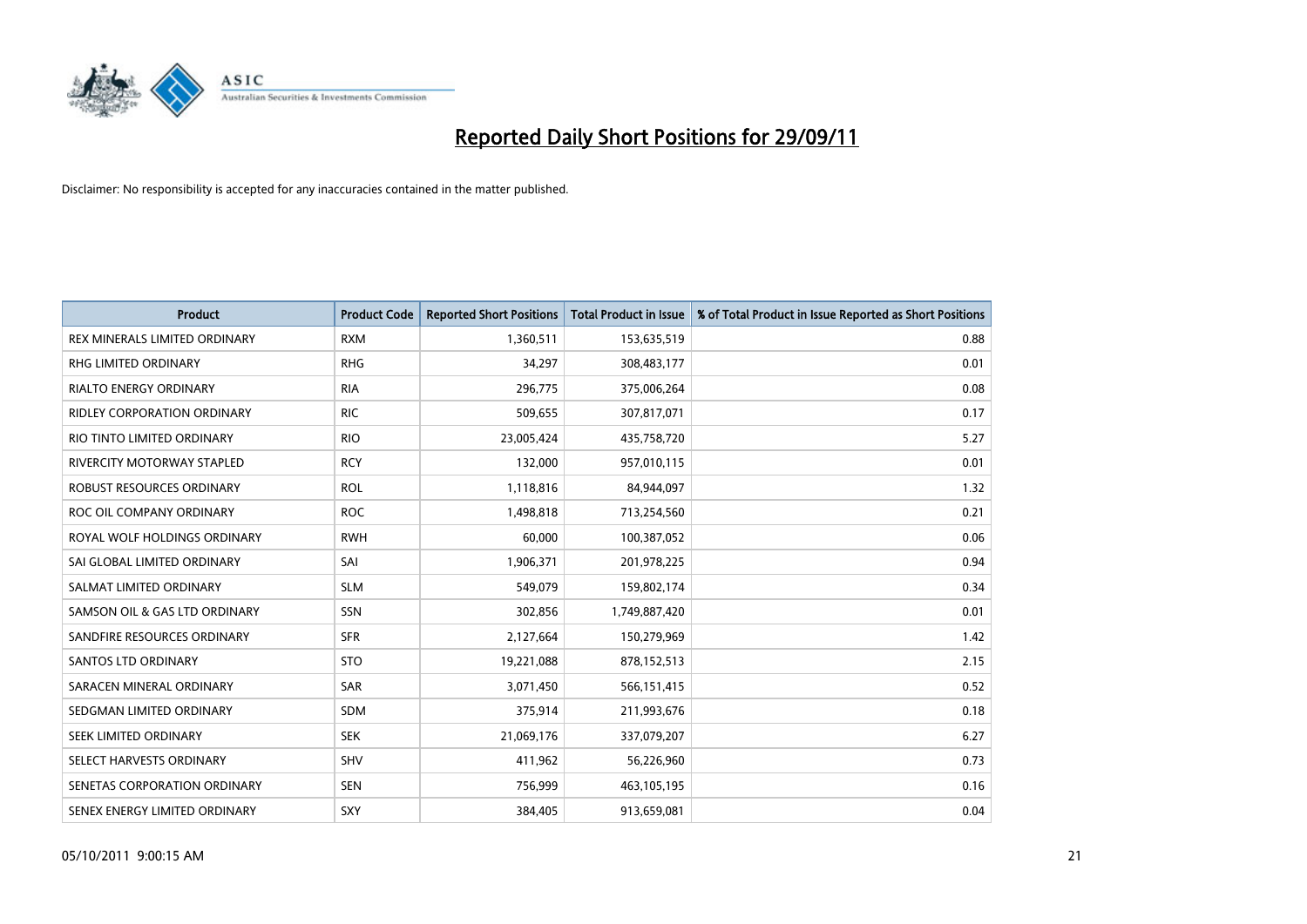

| <b>Product</b>                           | <b>Product Code</b> | <b>Reported Short Positions</b> | <b>Total Product in Issue</b> | % of Total Product in Issue Reported as Short Positions |
|------------------------------------------|---------------------|---------------------------------|-------------------------------|---------------------------------------------------------|
| SERVCORP LIMITED ORDINARY                | SRV                 | 36,829                          | 98,440,807                    | 0.04                                                    |
| SERVICE STREAM ORDINARY                  | <b>SSM</b>          | 344,663                         | 283,418,867                   | 0.12                                                    |
| SEVEN GROUP HOLDINGS ORDINARY            | <b>SVW</b>          | 407,200                         | 306,410,281                   | 0.11                                                    |
| SEVEN WEST MEDIA LTD ORDINARY            | <b>SWM</b>          | 1,930,620                       | 610,327,899                   | 0.33                                                    |
| SIGMA PHARMACEUTICAL ORDINARY            | <b>SIP</b>          | 10,780,724                      | 1,178,626,572                 | 0.91                                                    |
| SILEX SYSTEMS ORDINARY                   | <b>SLX</b>          | 646.837                         | 170,133,997                   | 0.38                                                    |
| SILVER LAKE RESOURCE ORDINARY            | <b>SLR</b>          | 160,005                         | 178,922,838                   | 0.09                                                    |
| SIMS METAL MGMT LTD ORDINARY             | <b>SGM</b>          | 2,334,575                       | 205,601,821                   | 1.11                                                    |
| SINGAPORE TELECOMM. CHESS DEPOSITARY INT | <b>SGT</b>          | 6,367,008                       | 168,828,658                   | 3.77                                                    |
| SIRIUS RESOURCES NL ORDINARY             | <b>SIR</b>          | 82,500                          | 137,134,586                   | 0.06                                                    |
| SKILLED GROUP LTD ORDINARY               | <b>SKE</b>          | 40,338                          | 233, 243, 776                 | 0.01                                                    |
| SKY CITY ENTERTAIN, ORDINARY             | <b>SKC</b>          | 13,856                          | 576,958,340                   | 0.00                                                    |
| SKY NETWORK ORDINARY                     | <b>SKT</b>          | 399                             | 389,139,785                   | 0.00                                                    |
| SMS MANAGEMENT, ORDINARY                 | <b>SMX</b>          | 231,824                         | 68,290,180                    | 0.35                                                    |
| SONIC HEALTHCARE ORDINARY                | <b>SHL</b>          | 5,279,933                       | 389,969,875                   | 1.34                                                    |
| SOUL PATTINSON (W.H) ORDINARY            | SOL                 | 21,766                          | 238,640,580                   | 0.01                                                    |
| SOUTH BOULDER MINES ORDINARY             | <b>STB</b>          | 35,308                          | 87,115,688                    | 0.04                                                    |
| SP AUSNET STAPLED SECURITIES             | <b>SPN</b>          | 2,989,898                       | 2,850,932,204                 | 0.08                                                    |
| SPARK INFRASTRUCTURE STAPLED NOTE & UNIT | SKI                 | 17,971,084                      | 1,326,734,264                 | 1.34                                                    |
| SPDR 200 FUND ETF UNITS                  | <b>STW</b>          | 8                               | 51,278,556                    | 0.00                                                    |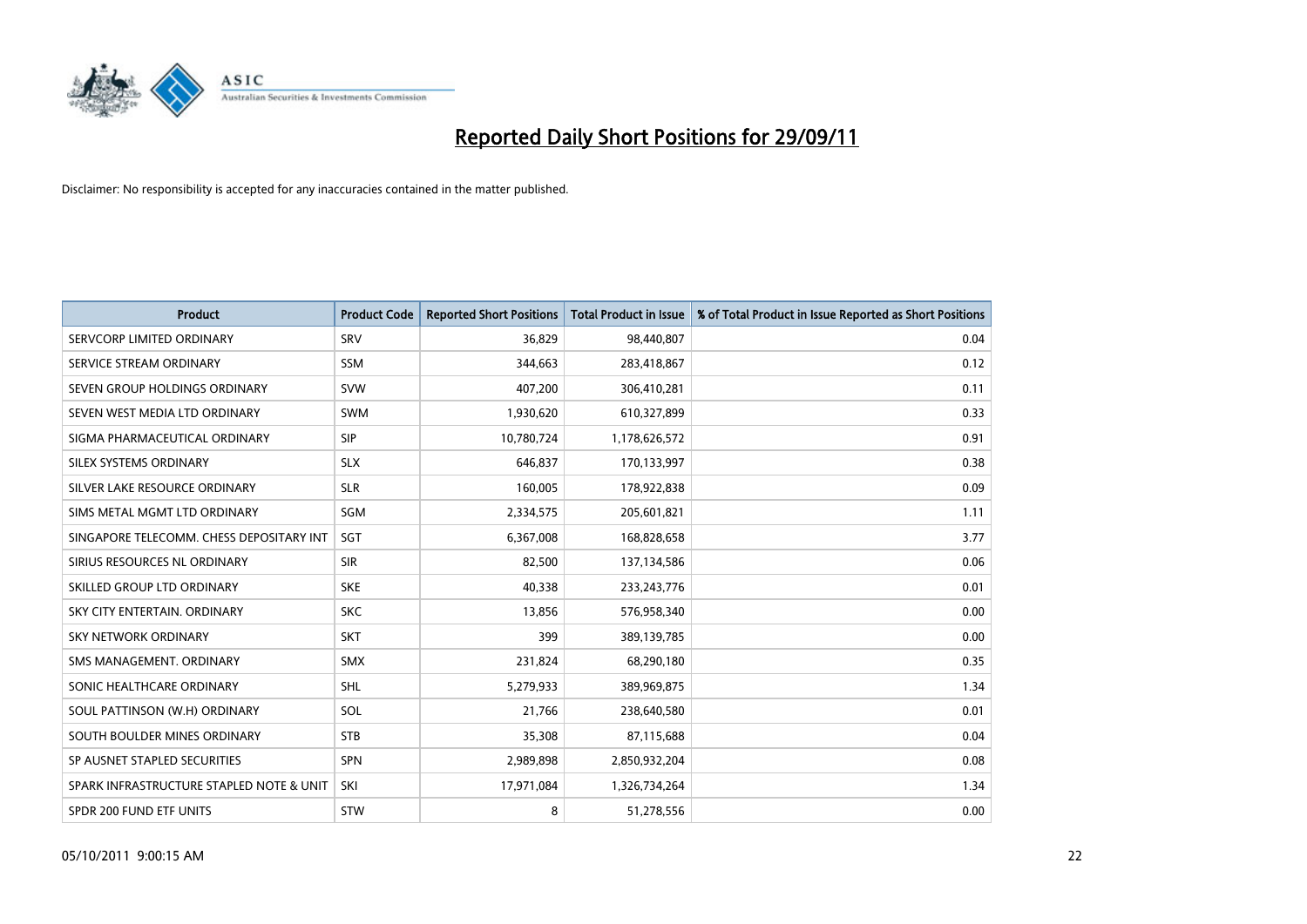

| <b>Product</b>                | <b>Product Code</b> | <b>Reported Short Positions</b> | <b>Total Product in Issue</b> | % of Total Product in Issue Reported as Short Positions |
|-------------------------------|---------------------|---------------------------------|-------------------------------|---------------------------------------------------------|
| SPECIALTY FASHION ORDINARY    | <b>SFH</b>          | 707,366                         | 192,086,121                   | 0.37                                                    |
| SPOTLESS GROUP LTD ORDINARY   | <b>SPT</b>          | 1,422,392                       | 262,766,725                   | 0.54                                                    |
| ST BARBARA LIMITED ORDINARY   | <b>SBM</b>          | 8,947,152                       | 325,615,389                   | 2.73                                                    |
| STAGING CONNECTIONS ORDINARY  | <b>STG</b>          | 2,917,189                       | 78,317,726                    | 3.72                                                    |
| STANMORE COAL LTD ORDINARY    | <b>SMR</b>          | 99,847                          | 89,791,402                    | 0.11                                                    |
| STARPHARMA HOLDINGS ORDINARY  | SPL                 | 1,406,463                       | 248,026,578                   | 0.56                                                    |
| STH AMERICAN COR LTD ORDINARY | SAY                 | 9,200                           | 257,785,604                   | 0.00                                                    |
| STHN CROSS MEDIA ORDINARY     | SXL                 | 4,576,930                       | 705,766,444                   | 0.65                                                    |
| STOCKLAND UNITS/ORD STAPLED   | SGP                 | 18,996,472                      | 2,369,107,116                 | 0.81                                                    |
| STRAITS RES LTD. ORDINARY     | SRO                 | 7,762,951                       | 324,796,141                   | 2.39                                                    |
| STW COMMUNICATIONS ORDINARY   | SGN                 | 280,050                         | 364,310,964                   | 0.07                                                    |
| SUNCORP GROUP LTD ORDINARY    | <b>SUN</b>          | 11,943,707                      | 1,286,600,980                 | 0.92                                                    |
| SUNDANCE ENERGY ORDINARY      | <b>SEA</b>          | 3,951                           | 277,098,474                   | 0.00                                                    |
| SUNDANCE RESOURCES ORDINARY   | SDL                 | 10,542,805                      | 2,896,314,669                 | 0.36                                                    |
| SUNLAND GROUP LTD ORDINARY    | <b>SDG</b>          | 26,203                          | 215,568,076                   | 0.01                                                    |
| SUPER RET REP LTD ORDINARY    | <b>SUL</b>          | 227,126                         | 130,528,739                   | 0.17                                                    |
| SWICK MINING ORDINARY         | <b>SWK</b>          | 1,548                           | 236,724,970                   | 0.00                                                    |
| SYMEX HOLDINGS ORDINARY       | <b>SYM</b>          | 6,633                           | 189,166,670                   | 0.00                                                    |
| TABCORP HOLDINGS LTD ORDINARY | <b>TAH</b>          | 11,623,627                      | 712,805,880                   | 1.63                                                    |
| TALENT2 INTERNATION ORDINARY  | <b>TWO</b>          | 63,985                          | 146,578,584                   | 0.04                                                    |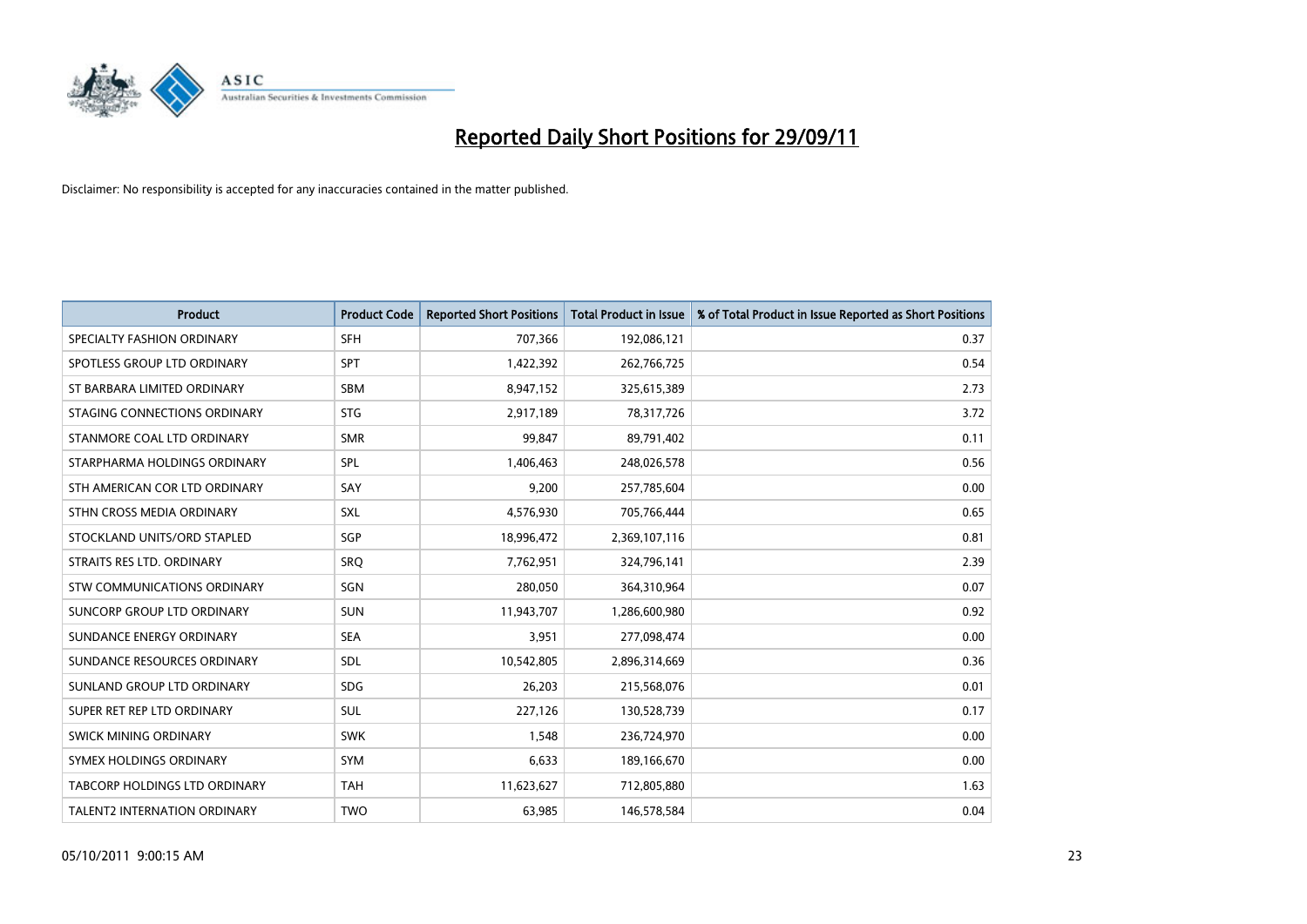

| <b>Product</b>                       | <b>Product Code</b> | <b>Reported Short Positions</b> | <b>Total Product in Issue</b> | % of Total Product in Issue Reported as Short Positions |
|--------------------------------------|---------------------|---------------------------------|-------------------------------|---------------------------------------------------------|
| TAP OIL LIMITED ORDINARY             | <b>TAP</b>          | 2,043,916                       | 240,995,311                   | 0.85                                                    |
| TASSAL GROUP LIMITED ORDINARY        | <b>TGR</b>          | 52,633                          | 146,304,404                   | 0.03                                                    |
| <b>TATTS GROUP LTD ORDINARY</b>      | <b>TTS</b>          | 19,089,150                      | 1,318,687,024                 | 1.44                                                    |
| TECHNOLOGY ONE ORDINARY              | <b>TNE</b>          | 10,000                          | 303,379,455                   | 0.00                                                    |
| <b>TELECOM CORPORATION ORDINARY</b>  | <b>TEL</b>          | 18,468,344                      | 1,924,707,065                 | 0.95                                                    |
| TELSTRA CORPORATION, ORDINARY        | <b>TLS</b>          | 70,858,165                      | 12,443,074,357                | 0.58                                                    |
| TEN NETWORK HOLDINGS ORDINARY        | <b>TEN</b>          | 41,778,515                      | 1,045,236,720                 | 3.96                                                    |
| TERANGA GOLD CORP CDI 1:1            | <b>TGZ</b>          | 144,236                         | 154,166,054                   | 0.09                                                    |
| TEXON PETROLEUM LTD ORDINARY         | <b>TXN</b>          | 101,047                         | 242,539,848                   | 0.04                                                    |
| TFS CORPORATION LTD ORDINARY         | <b>TFC</b>          | 277,490                         | 276,453,042                   | 0.10                                                    |
| THE REJECT SHOP ORDINARY             | <b>TRS</b>          | 1,359,354                       | 26,071,170                    | 5.22                                                    |
| THOR MINING PLC CHESS DEPOSITARY 1:1 | <b>THR</b>          | 2.307                           | 222,489,120                   | 0.00                                                    |
| THORN GROUP LIMITED ORDINARY         | <b>TGA</b>          | 43,674                          | 146,091,970                   | 0.03                                                    |
| <b>TIGER RESOURCES ORDINARY</b>      | <b>TGS</b>          | 810,639                         | 671,110,549                   | 0.12                                                    |
| <b>TISHMAN SPEYER UNITS</b>          | <b>TSO</b>          | 61,724                          | 338,440,904                   | 0.02                                                    |
| TNG LIMITED ORDINARY                 | <b>TNG</b>          | 4,321                           | 284,803,062                   | 0.00                                                    |
| TOLL HOLDINGS LTD ORDINARY           | <b>TOL</b>          | 24, 217, 755                    | 710,128,531                   | 3.40                                                    |
| TORO ENERGY LIMITED ORDINARY         | <b>TOE</b>          | 35,404                          | 965,436,676                   | 0.00                                                    |
| <b>TOWER LIMITED ORDINARY</b>        | <b>TWR</b>          | 689,519                         | 265,176,580                   | 0.26                                                    |
| TOX FREE SOLUTIONS ORDINARY          | <b>TOX</b>          | 15,801                          | 96,503,382                    | 0.01                                                    |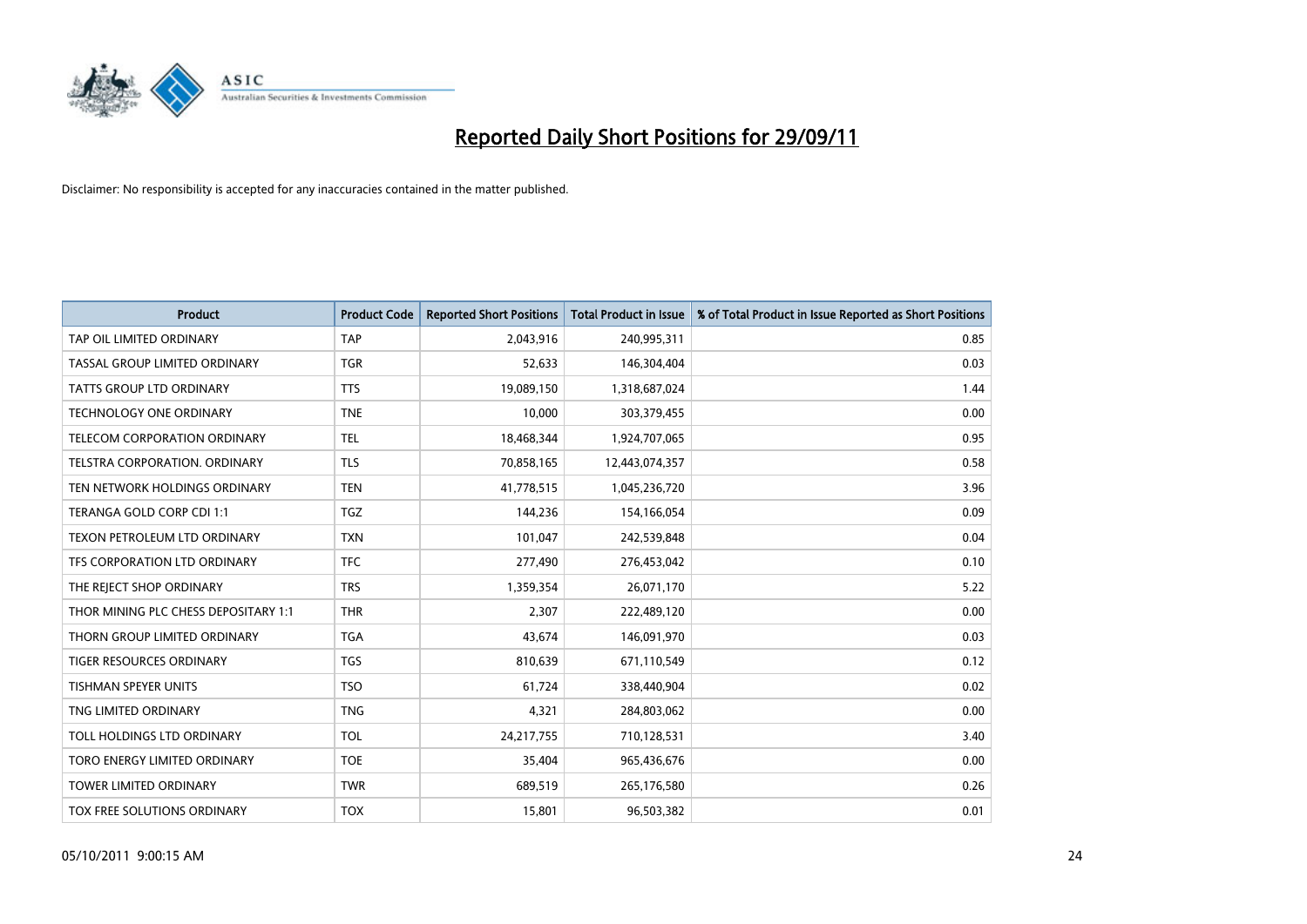

| <b>Product</b>                       | <b>Product Code</b> | <b>Reported Short Positions</b> | <b>Total Product in Issue</b> | % of Total Product in Issue Reported as Short Positions |
|--------------------------------------|---------------------|---------------------------------|-------------------------------|---------------------------------------------------------|
| TPG TELECOM LIMITED ORDINARY         | <b>TPM</b>          | 4,932,070                       | 783,894,338                   | 0.63                                                    |
| TRANSFIELD SERVICES ORDINARY         | <b>TSE</b>          | 5,148,701                       | 549,715,957                   | 0.94                                                    |
| TRANSPACIFIC INDUST, ORDINARY        | <b>TPI</b>          | 9,592,111                       | 960,638,735                   | 0.98                                                    |
| TRANSURBAN GROUP TRIPLE STAPLED SEC. | <b>TCL</b>          | 1,955,266                       | 1,450,831,425                 | 0.12                                                    |
| TREASURY WINE ESTATE ORDINARY        | <b>TWE</b>          | 18,815,675                      | 647,227,144                   | 2.89                                                    |
| TRINITY GROUP STAPLED SECURITIES     | <b>TCQ</b>          | 3,419                           | 203,405,927                   | 0.00                                                    |
| TROY RESOURCES NL ORDINARY           | <b>TRY</b>          | 47,012                          | 88,112,823                    | 0.05                                                    |
| UGL LIMITED ORDINARY                 | <b>UGL</b>          | 5,328,836                       | 166,047,171                   | 3.19                                                    |
| UNILIFE CORPORATION CDI 6:1          | <b>UNS</b>          | 817,398                         | 265,814,381                   | 0.30                                                    |
| UXC LIMITED ORDINARY                 | <b>UXC</b>          | 10,560                          | 306,933,250                   | 0.00                                                    |
| <b>VDM GROUP LIMITED ORDINARY</b>    | <b>VMG</b>          | 11,116                          | 193,127,749                   | 0.01                                                    |
| <b>VENTURE MINERALS ORDINARY</b>     | <b>VMS</b>          | 392,796                         | 221,093,592                   | 0.17                                                    |
| VIRGIN BLUE HOLDINGS ORDINARY        | <b>VBA</b>          | 51,384,360                      | 2,210,197,600                 | 2.32                                                    |
| <b>VISION GROUP HLDGS ORDINARY</b>   | VGH                 | 78,000                          | 74,520,926                    | 0.10                                                    |
| <b>VITA GROUP LTD ORDINARY</b>       | <b>VTG</b>          | 75,190                          | 142,499,800                   | 0.05                                                    |
| VITERRA INC CDI 1:1                  | <b>VTA</b>          | 3,828                           | 68,629,939                    | 0.01                                                    |
| VNGD US TOTAL MARKET CDI 1:1         | <b>VTS</b>          | 826                             | 792,993                       | 0.10                                                    |
| <b>WATPAC LIMITED ORDINARY</b>       | <b>WTP</b>          | 16,461                          | 185,160,973                   | 0.00                                                    |
| <b>WDS LIMITED ORDINARY</b>          | <b>WDS</b>          | 701                             | 144,055,662                   | 0.00                                                    |
| <b>WEBIET LIMITED ORDINARY</b>       | <b>WEB</b>          | 112.623                         | 73,825,433                    | 0.15                                                    |